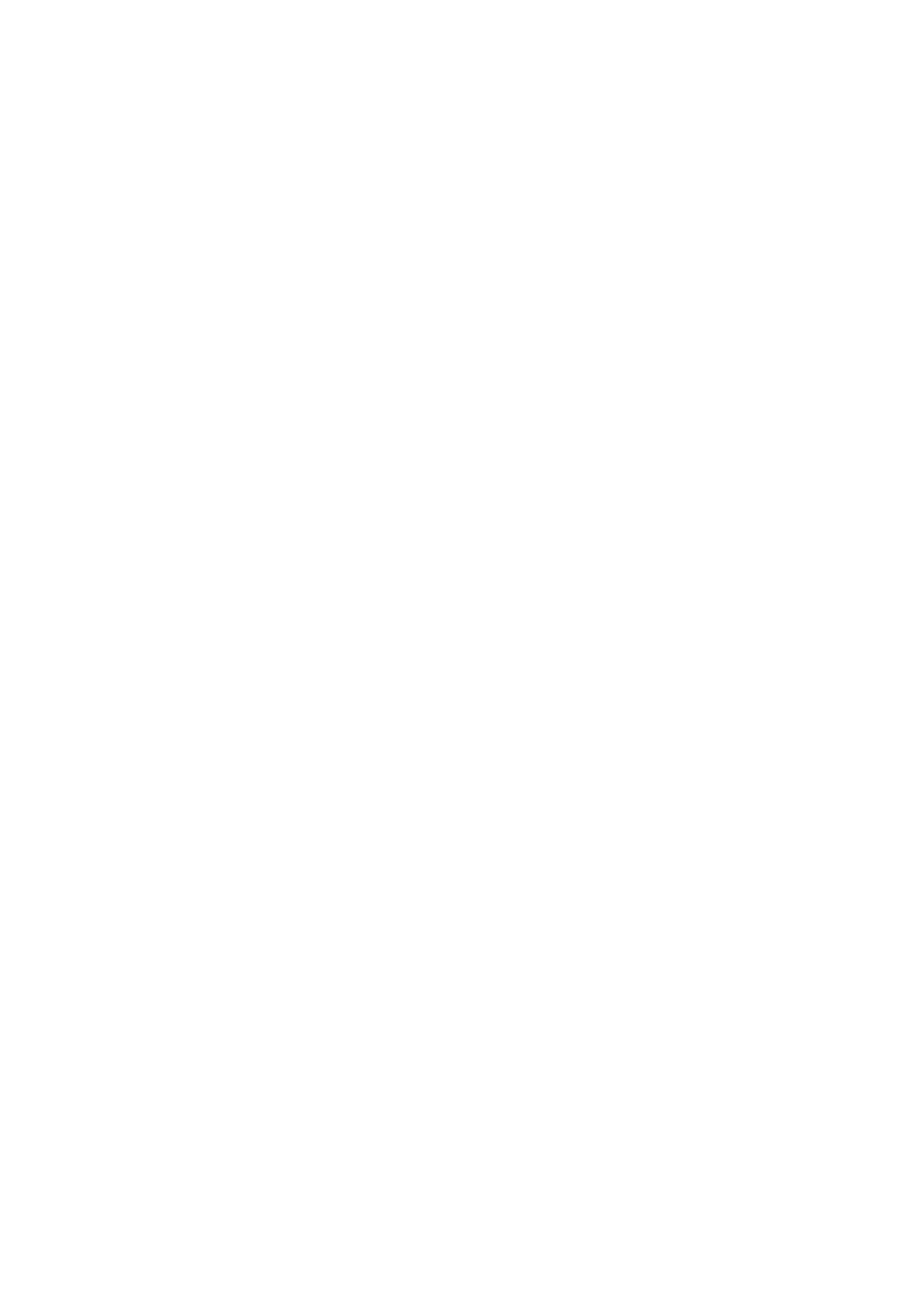# ASIA Pacific Economic Paper No. 386 2010

## **Interaction between trade, conflict and cooperation: the case of Japan and China**

Shiro Armstrong

Australia–Japan Research Centre Crawford School of Economics & Government ANU COLLEGE OF ASIA AND THE PACIFIC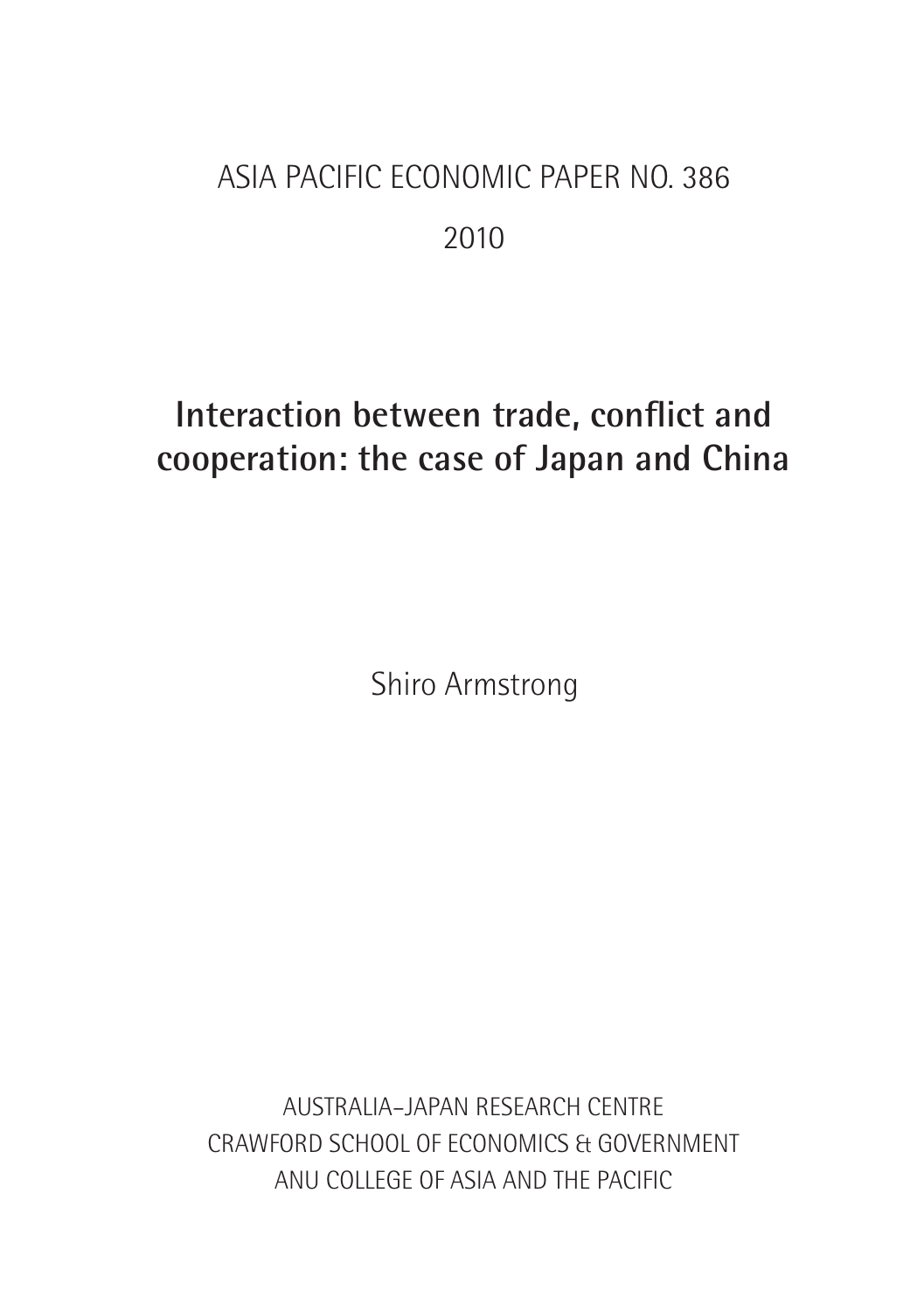© Shiro Armstrong, 2010.

This work is copyright. Apart from those uses which may be permitted under the Copyright Act 1968 as amended, no part may be reproduced by any process without written permission.

Asia Pacific Economic Papers are published under the direction of the Editorial Committee of the Australia–Japan Research Centre (AJRC). Members of the Editorial Committee are:

Professor Jenny Corbett Executive Director Australia–Japan Research Centre The Australian National University, Canberra

Professor Emeritus Peter Drysdale Crawford School of Economics and Government The Australian National University, Canberra

Professor Christopher Findlay Professor of Economics University of Adelaide Adelaide, South Australia

Professor Stuart Harris Department of International Relations The Australian National University, Canberra

Dr Kazuki Onji Crawford School of Economics and Government The Australian National University, Canberra

Papers submitted for publication in this series are subject to double-blind external review by two referees.The views expressed in APEPs are those of the individual authors and do not represent the views of the Australia–Japan Research Centre, the Crawford School, or the institutions to which authors are attached.

The Australia–Japan Research Centre is part of the Crawford School of Economics and Government, The Australian National University, Canberra.

ISSN 0 728 8409 ISBN 978-0-86413-340-3 Australia–Japan Research Centre

Crawford School of Economics and Government The Australian National University Canberra ACT 0200

Telephone: (61 2) 6125 3780 Facsimile: (61 2) 6125 8448 E-mail: ajrc@anu.edu.au URL: http://www.crawford.anu.edu.au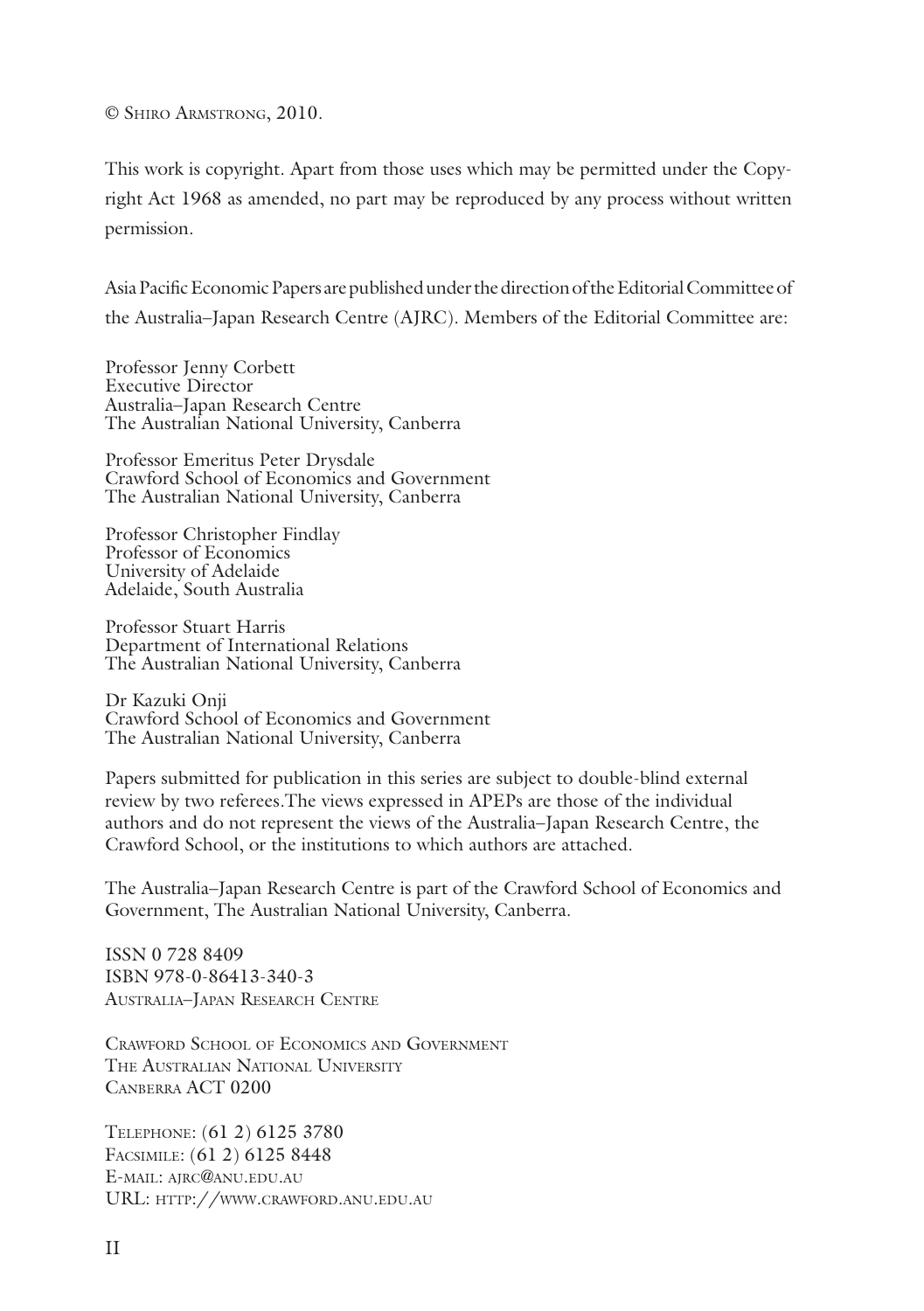## Interaction Between Trade, Conflict and Cooperation: The Case of Japan and China

The complex interaction between trade and politics is analysed for the Japan–China relationship using Granger causality tests. The purpose is to determine the presence and direction of causation between trade and political events, both positive and negative, and to gauge an idea of the lag length of causality. Trade is growing quickly between Japan and China despite long standing political distance between the two countries. Results show that the economic relationship underpins and constrains the political relationship between Japan and China while an increase in positive political news and a decrease in negative political news promote trade to some degree.

#### *JEL Classifications:* C32; F10; F59

*Keywords:* Conflict and Cooperation; Japan–China; Trade; Granger Causality *Contact:* Crawford School of Economics and Government, Australian National University.

#### *Email:* shiro.armstrong@anu.edu.au

*Acknowledgements:* I am grateful to Peter Drysdale, Ligang Song, Jane Golley, Cezary Kapuscinski, Vikas Godara, Ryan Manuel, Bruce Chapman and Trevor Breusch for valuable comments and suggestions. Any errors are my own.

This article was the joint winner of the Australia-Japan Research Centre's Crawford Award in 2009.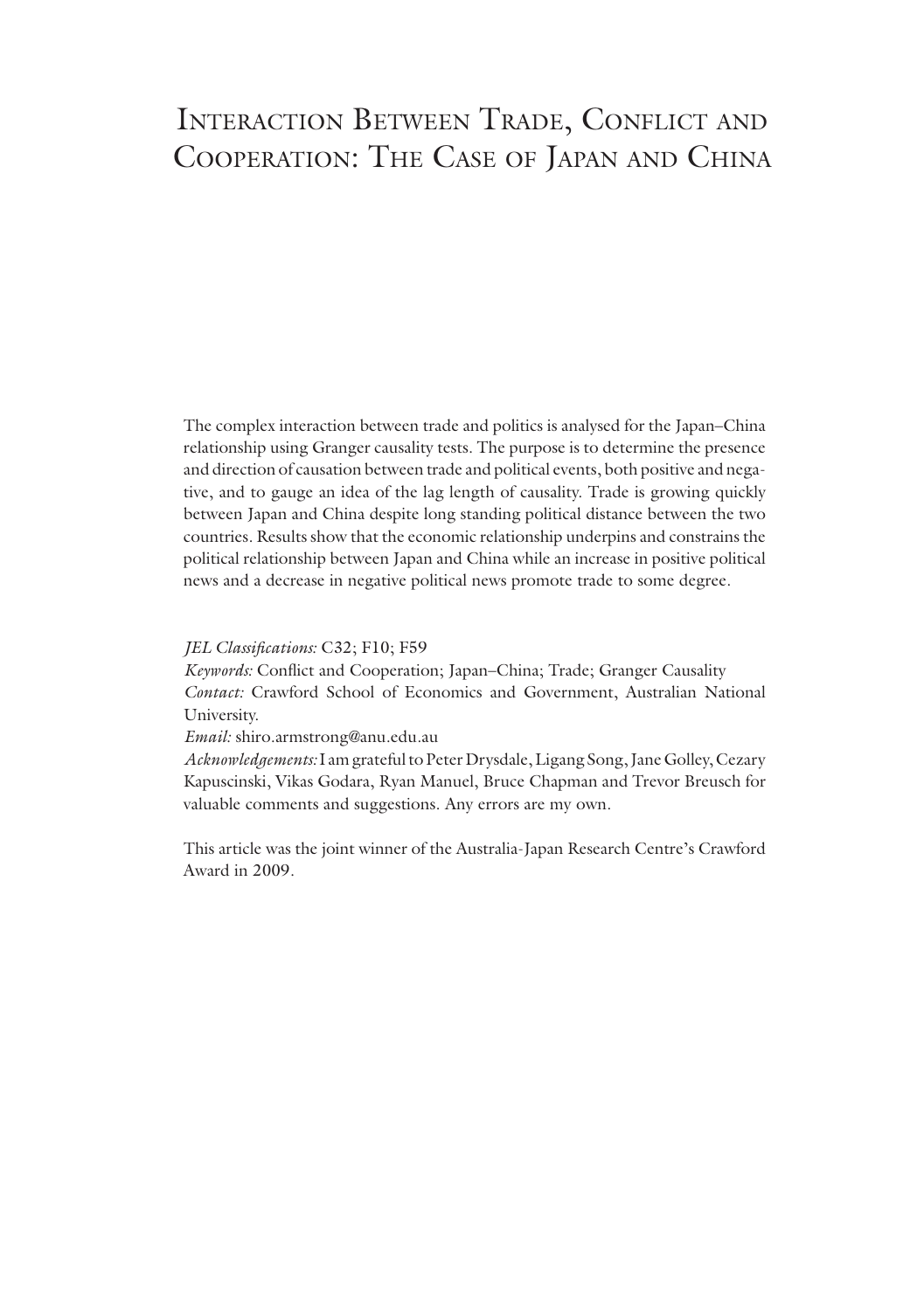## **Introduction**

The bilateral relationship between Japan and China is often characterised as one of 'cold politics' and 'hot economics'; the economic relationship continues to boom while historical issues and political tensions continue to strain the relationship.

After six years of suspended visits between leaders from 2001 to 2006, the period since late 2006 has seen an effort by both sides to mend relations, perhaps in recognition of the growing importance of their economic relationship. Since normalisation of diplomatic relations in 1972 and the period of the contemporary economic relationship since 1979, political tensions have at times deteriorated while the economic relationship continued to prosper.

Do political events have any effect on the trade relationship? Does increased trade and trade dependence cause countries to get along better? Or do the increased interactions through trade, or asymmetry in trade such as that seen in the United States–China case, cause political distance to widen and conflict to rise?

The view that increased trade and economic interdependence will result in a narrowing political distance is shared by many scholars and policy makers.<sup>1</sup> There is also a view that increased imbalance in trade and economic interdependence will cause political tensions to rise.

This paper investigates the relationship between trade and political distance between China and Japan. The literature that studies the relationship between interstate relations (geopolitical relations) and economics (predominantly trade) use the terms 'conflict' and 'cooperation' to describe political distance.2 A political conflict is a widening of political distance and a cooperative event is a narrowing of political distance.

The paper looks at Japan's and China's relationships with their other major trading partner, the United States, as points of comparison. The expectation is that the economic relationship is interdependent with how well countries are getting along. The Japan–China relationship is expected to be different from both the United States–China and the United States–Japan relationships, the latter of which is a lot more stable politically.

Although the probability of war, or high-intensity conflict, between Japan and China is low, there are occasional flash points in the relationship such as Taiwan, disputed territorial claims and the legacy of history that have the potential to escalate. Extreme conflict (economic and trade sanctions, or even war) and high- level cooperation (such as through a customs union or security alliance) are at the opposite ends of the spectrum in a scale of conflict or cooperation events. These extremes do not occur in the China–Japan relationship over the period analysed in this study, but the relationship is one of low-intensity conflict and cooperation.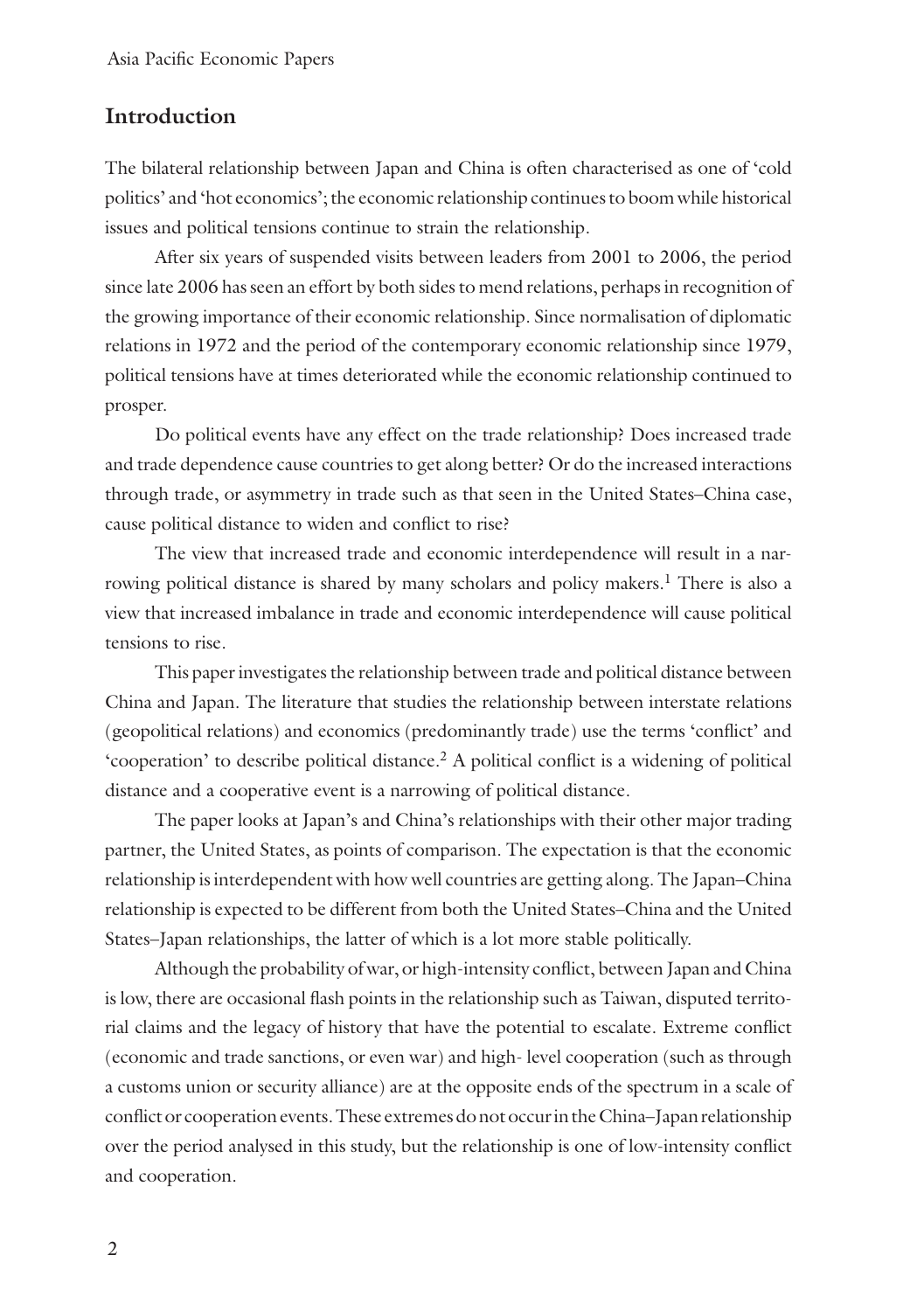China's relationship with its other major trading partner, the United States, is also complicated but does not perhaps share the historical complexity of the Japan–China relationship. The asymmetry in trade flows, stemming from the growing US bilateral trade deficit with China, has strained relations from time to time. On the other hand, the mutual recognition of the importance of the relationship, and the increased trade and interdependence, is causing the two to negotiate their way through the imbalance carefully and there are substantial efforts to keep relations stable.

A political distance variable is created in this study (consistent with other studies) by subtracting a scale of conflict from cooperation. Although not all events or news in the data are created by the actions of authorities on either side, and many are instead events that are a product of independent actors, they all have some positive or negative political impact. Thus, the index of net cooperation derived from the record of these events can serve as a measure of the political distance between the two countries in the study.

An alternative political distance variable, net conflict, which is a measure of conflict minus cooperation, is commonly used in the literature (Schneider et al., 2003). This differencing of the two variables imposes some limitations and assumptions on the event data and can potentially alter results, and is discussed later. A distinction is made between trade and economic interdependence in this study and, unlike in previous studies, both are tested for their correlation with the variables of net cooperation.

The study uses monthly data up to 2004, whereas previous studies (such as Reuveny, and Kang, 1998) for other countries have used quarterly data, analysed much earlier periods and not examined the relationship between Japan and China. Sub-periods of the data are analysed for the Japan–China relationship to capture any changing dynamics in the trade–cooperation relationship.

The next section sets out the main arguments in the trade-political distance debate and then reviews some of the growing empirical evidence supporting various arguments. The section after that provides a description and explanation of the political distance and trade data. Then the following section explains the Granger causality model, presents the estimation results and discusses other tests that were carried out for finding a robust relationship between the variables. Finally, the implications of the analysis are discussed before concluding.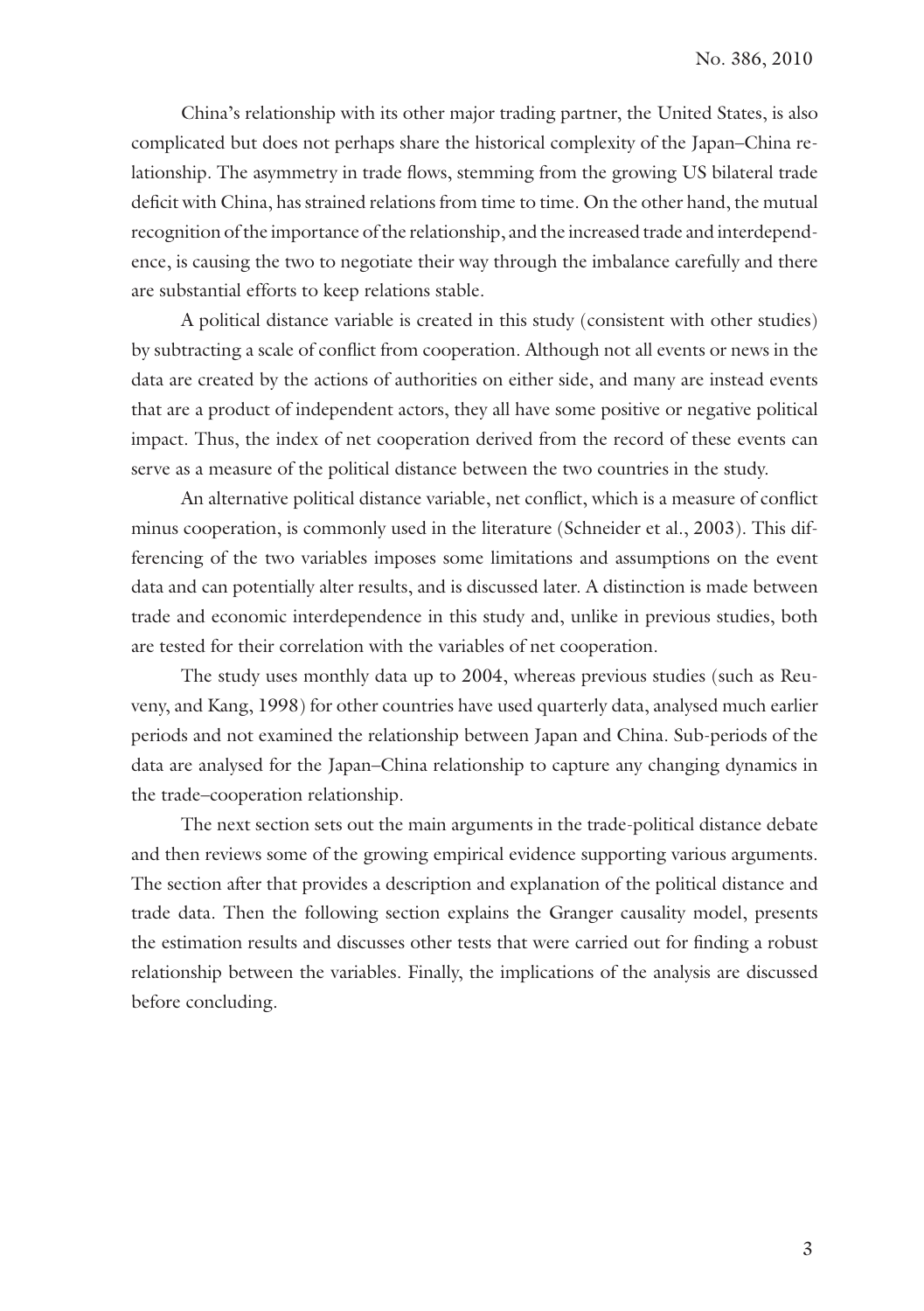#### **Trade, conflict and cooperation**

There has been a rich debate for centuries about the link between political distance and economic interdependence (Mansfield and Pollins, 2003). In the last few decades, the debate has seen the growth of a vast amount of systematic empirical analysis which has added to the understanding of the issue but there remain many unanswered questions (Mansfield and Pollins, 2001). The broad line of thinking associated with the 'liberal' school is that as trade and interdependence between nations grow, there is a greater opportunity cost to conflict and so the chances of conflict are reduced. Another view point, associated with the realist school, argues that countries also go to war to acquire resources as an alternative to international trade. In addition, it is argued that asymmetries in trade relationships can cause tensions to rise. These views, and the supporting empirical evidence, are briefly reviewed below, as are other factors affecting the link between political distance and economic interdependence such as the proximity of countries and the level of their political liberalisation.

Economic interdependence can mean vulnerability towards another nation (for example, through exposure to a dominant resource or strategic goods supplier) and/or sensitivity to dependence (for example, through the effect of economic shocks such as inflation or exchange rate volatility in one country on another) and quite often trade flows are the best quantitative measure of these independencies that are available.<sup>3</sup> There is, of course, a high correlation between trade and interdependence, as a large component of interdependence is due to trade; but interdependence will generally include other forms of trade, such as in services, as well as the flow of people and investment.

As early as 1748 Montesquieu, the French social commentator and political thinker, famously said:

Peace is the natural effect of trade. Two nations who traffic with each other become reciprocally dependent; for if one has an interest in buying, the other has an interest in selling: and thus their union is founded on their mutual necessities. -de Secondat (1748 [1989]: 316).

This is an insight that is often quoted in studies of interdependence and political distance. The basic idea is that mutual dependence leads to increased cooperation and a decrease in hostilities, or conflict. A narrowing of political distance has a positive relationship with interdependence or trade. This is an oft-cited and good characterisation of the liberal school of thought.

Trade flows are influenced significantly by broad political relations of amity and enmity between nations (Pollins, 1989b). The argument for a positive relationship between trade and cooperation runs both ways: trade fosters peace and peace fosters trade. As trade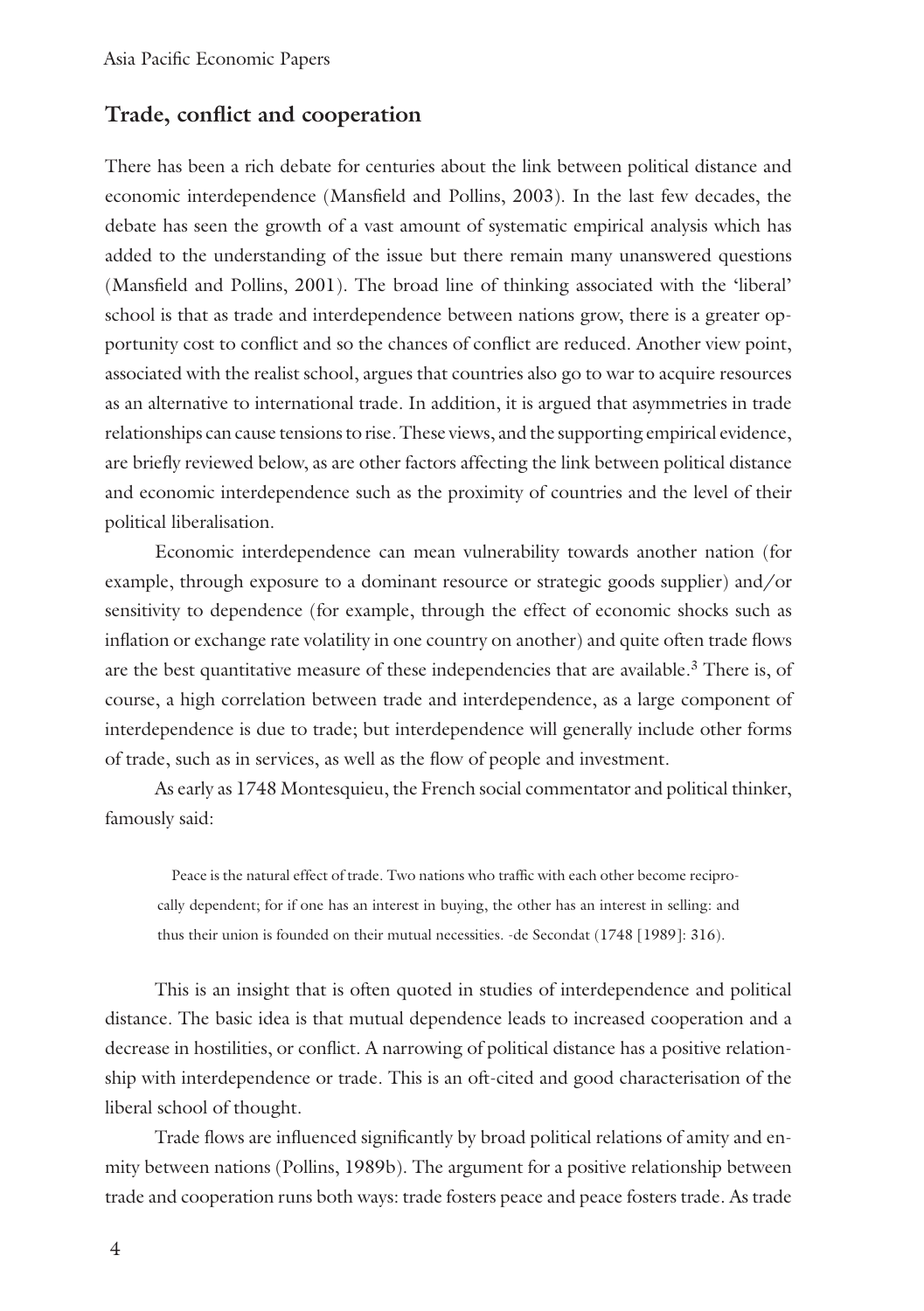increases between two countries, the opportunity cost of conflict rises. Trade is seen as being driven by those fundamentals such as differences in factor endowments, but also significantly influenced by politics and the political distance between nations (Mansfield and Pollins, 2003). It is easy to see that allies may trade more and sign trade agreements (for example, the North American Free Trade Agreement) whereas in general, countries reduce or stop trade with their enemies (for example, the United States and Cuba).

Countries, and the actors within those countries that engage in trade, do so because they gain from it and it is in their interest to do so. Disputes and a widening of political distance may lead to a loss in trade and therefore a loss in welfare. Highly interdependent states rarely engage in full-blown war because the costs of doing so are too high.

Hirschman describes the politics of foreign trade and notes that there is 'the possibility of using trade as a means of political pressure…in the pursuit of power' (1945: xvi). The gains from trade between nations can have unequal distribution within countries as well as between countries (Hirschman, 1945). This unequal distribution of gains from trade can lead to a change in the structure of power within a country and between countries. Therefore, asymmetry in the gains from trade, which occurs quite naturally and regularly, can lead to a widening of political distance between countries and to high-intensity conflict in extreme cases especially if it causes a shift in power relations (Gilpin, 1981; Levy, 1989; Mearsheimer, 1990). Such views are representative of the realist school of thought. Liberal and realist views are not mutually exclusive, however, as a good example of the comfortable co-existence of the liberal and realist schools is Richard Nixon's opening up to China. Nixon was known as a realist but his opening up of relations with China was a liberal prescription.

An example of conflict (mainly low-intensity conflict) arising from asymmetric trade is the case of the United States and the trade disputes it has with some of its largest trade partners — Japan in the 1980s and the recent United States–China tensions over a rapidly growing bilateral trade imbalance.

There have been other characteristics identified that influence political distance. Countries with elected democracies, it is argued, do not go to war with each other<sup>4</sup> (Kant, 1795; Wright, 1942); and there are ambiguous effects of enduring rivalries on the trade–political distance relationship.

Distance is very important in analysing the link between political distance and economic interdependence (O'Loughlin, 1993; Robst et al., 2006). On one hand, distance is an important determinant of trade and has been used extensively in gravity models of trade since Tinbergen (1962) to explain trade dependence. On the other hand, closer countries interact more with each other and neighbours tend to have more disputes (Vasquez, 1995). Further, neighbours may be more likely to have enduring rivalries (Stinnett and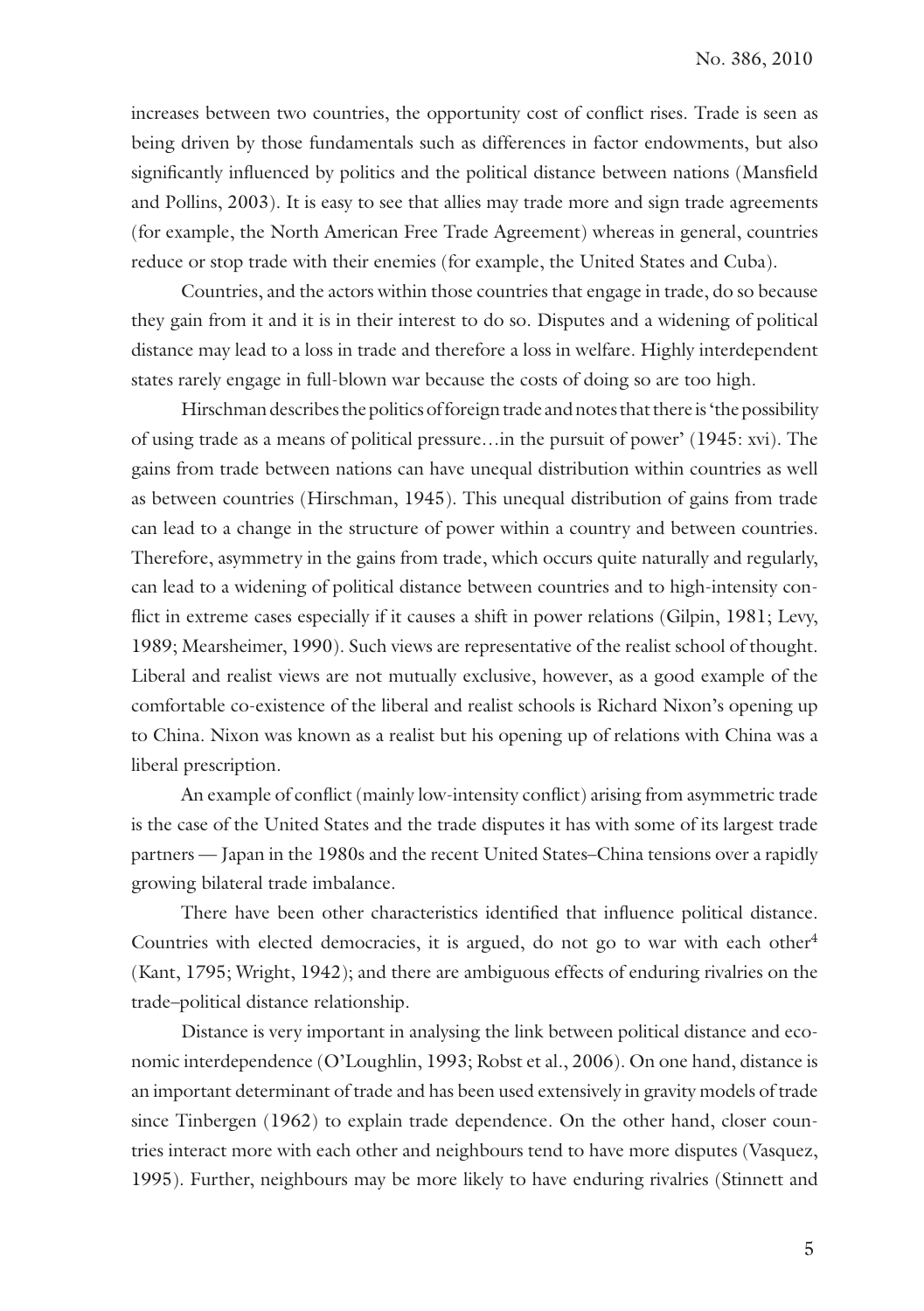Diehl, 2001). The origin of such neighbourhood rivalries can include territorial disputes, disputes from increased trade (the closer countries are, the higher trade is, on average, as the gravity model attests) and the ability of countries to wage war on a neighbour as opposed to a distant country.

Of course, countries that trade often have many interactions and it is easy to see how even the closest of allies have disputes and low-intensity conflict from time to time. If the relationship of two countries is secure economically, incentives to create low-intensity conflict for domestic political reasons can arise. In fact, trade, or the threat of restrictions on trade, can be used as a signal to resolve disputes and avoid more serious conflict (Gartzke et al., 2001); so it is possible that trade can reduce military conflicts but increase non-military conflict, 'particularly if one country is more hesitant to fight' (Robst et al., 2006: 4). From this perspective, interdependence may foster a high degree of low-intensity conflict that is less likely to escalate (Gartzke, 1998).

To complicate matters, history is littered with counter-examples of adversaries trading during war time and countries changing the way they interact with the rest of the world. At first it is counter-intuitive to think of a widening of political distance or a negative action towards another country causing trade to increase, but there are examples in history, such as when Commodore Perry forced a then closed Japan to open its ports to international trade. Such examples are not common but are not anomalies.

Many studies do not recognise that the nature of the complex interactions between trade (or interdependence more broadly) and political distance change over time, both in intensity and direction, and that the relationship may depend on both domestic and international factors (Mansfield and Pollins, 2001).

## *Empirical evidence*

Polachek (1978) was the first to analyse the relationship between trade and political distance with a cross-section study of the effect of trade on conflict. He found that increased trade reduces political distance, thus finding evidence of the liberal view. Polachek (1980) constructed a model from microeconomic foundations in an important paper showing the negative relationship between conflict and trade. His work generated a proliferation of empirical papers testing both realist and liberal theories.

While Polachek (1978) accounted for causality running from trade to political distance, Pollins (1989a, 1989b) is often recognised as the first to show the effect of political distance on trade in a single equation cross-section study. The importance of causality both ways between trade (or interdependence) and political distance has been recognised since Polachek (1980), and two-staged least squares regression models are used to estimate these relationships. Reuveny and Kang (2003) and Polachek (1997) have since derived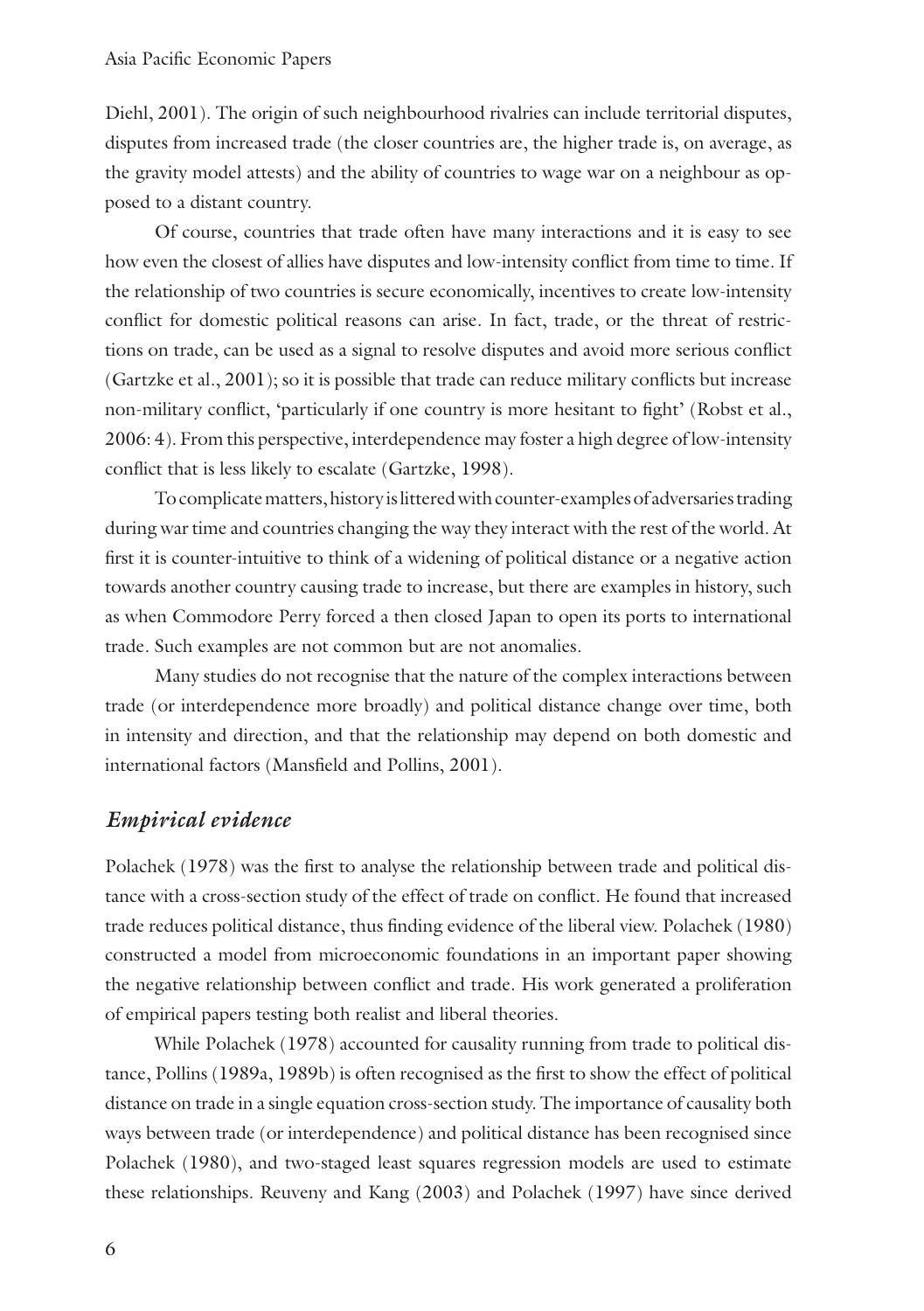simultaneous equations models.

Barbieri and Schneider (1999) contains a summary table of the main findings of the most significant empirical work in the field. It is clear from their review in the table that the results are mixed, methodologies are wide ranging, the countries covered differ, and in general, the time periods analysed are wide ranging. As Mansfield and Pollins (2001) make clear, conclusions often do not have sensible boundaries and are, more often than not, imprecisely stated as generalisations.

The most common political distance Data-sets used are events data such as the Cooperation and Peace Data Bank (COPDAB), World Events Interaction Survey (WEIS), and war Data-sets such as Militarised Interstate Disputes (MID) data, the latter of which are compiled by the Correlates of War Project. There is a stream in the literature testing the compatibility of many of these measures, the biases in the coding (King and Lowe, 2003) and whether these measures accurately reflect reality (Pevehouse, 2003). One such example shows the high level of compatibility between the COPDAB and WEIS Data-sets (Reuveny and Kang, 1996).

Barbieri (1996) finds strong evidence of economic interdependence increasing the likelihood of militarised interstate disputes. She finds this applies to symmetric as well as asymmetric interdependence between nations. In her study, the only form of interdependence that seems to mitigate conflict is low to moderate interdependence. Her data for conflicts is from 1870 to 1938 and she may have captured the different nature of interactions between countries in a different time from now. That was a time of imperial and colonial expansion and a less globalised world.

Robst et al. (2006) estimate the effects of geographical distance on political distance separately and find that trade reduces conflict to a greater extent when two countries are geographically close, but trade has a greater effect on cooperation when countries are distant. Closer countries have more interactions and there is more chance of territorial disputes and regional rivalries — both of which are relevant in analysing Japan and China. Robst et al. (2006) also find that proximity increases the number and severity of both conflict and cooperation events more among non-trading countries than countries with large trade. Their second finding does not relate to the study here, as Japan and China are close but trade is large. Robst et al. do find that although 'proximity provides incentives for conflict, trade mitigates these incentives' (2006: 5).

The literature suggests that the causality is bilateral-relationship dependent and the existence of causality often reciprocal — if political distance affects trade from country X to Y, then often political distance will affect trade from country Y to X (Reuveny and Kang, 1998). If no causality is found in one direction of a bilateral relationship, then it is likely that no causality exists in the other direction.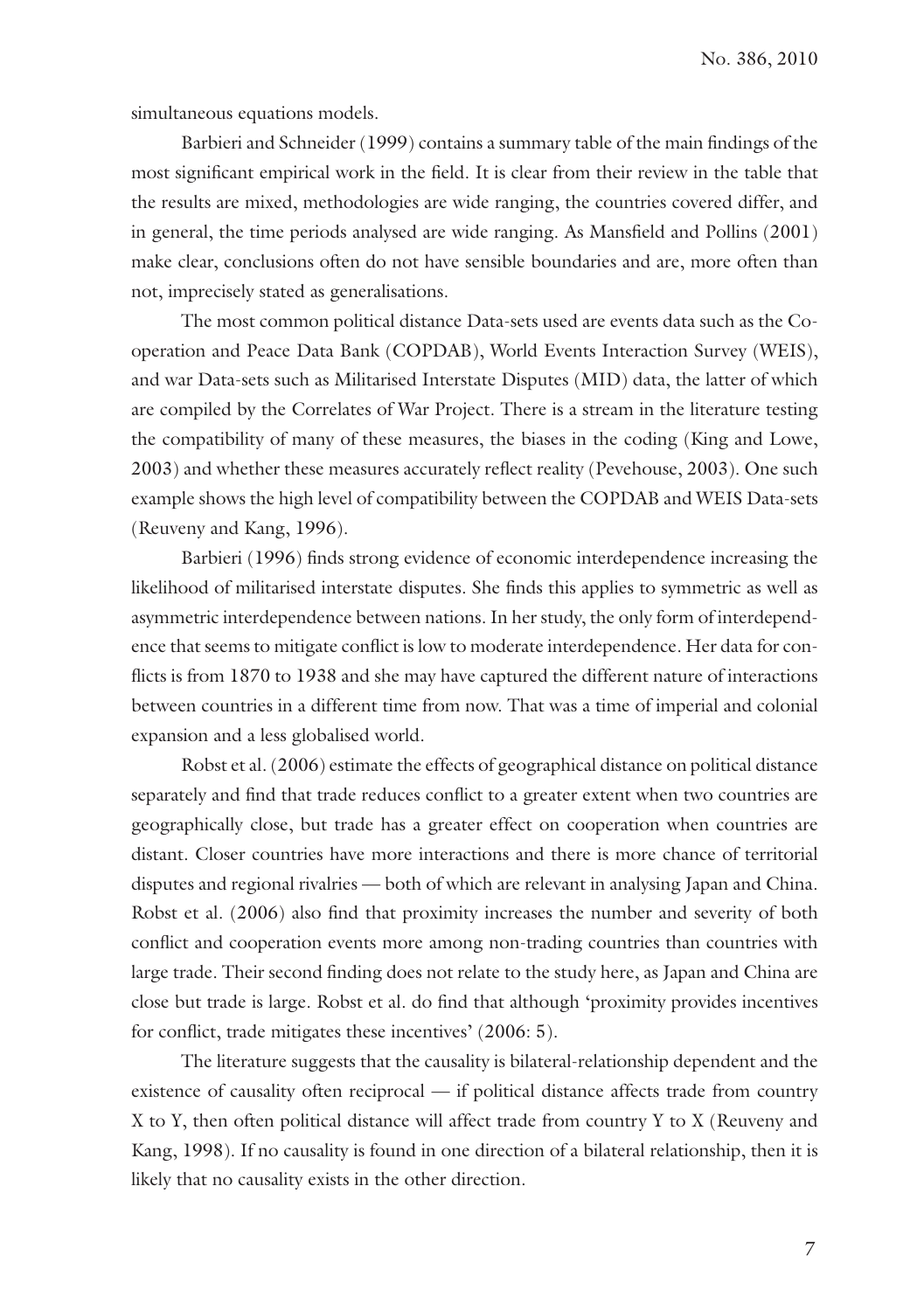Results in the literature also point to causality running in different directions in different bilateral trade relationships, and the interactions depend on the type of traded good (for example, strategic goods versus non-strategic goods) (Reuveny and Kang, 1998).

Gasiorowski and Polachek (1982) and Reuveny and Kang (1996) test for Granger causality between conflict and trade using time series data. Gasiorowski and Polachek (1982) analyse Warsaw pact countries' trade with the United States and find relatively little evidence of Granger causality. Reuveny and Kang (1996) look at some of the most important and politically and economically significant relationships from the 1960s to early 1990s, concluding that the Granger causality is dependent on the relationships analysed and tends to be reciprocal. Similar methodology is used here for the Granger causality tests but with monthly data instead of quarterly data, with fewer relationships covered but in more detail.

To understand better how politics can affect trade, we take a look at an extreme case. A widening of political distance leading to a trade embargo or war will obviously affect trade adversely. The other extreme is that a customs union or high-level economic cooperation will increase trade. How does low-level political distance affect trade relations? A one-off territorial dispute may have little direct effect on trade, but it adds to perceived trade risk and increases overall country risk. The cumulative effects of continued lowintensity conflict will add to negative perceptions of, and attitudes towards, that country and over time political distance may widen. At the margin, it is to be expected that this can make a significant difference in the decision to undertake trade and other economic transactions.

Increased trade can foster cooperation and peace. Increased imbalances in trade or a shift in power relations sometimes due to trade can cause political distance to widen. Hence there is a feedback relationship from trade to political distance and vice versa. The implications of imbalanced and balanced trade will be important for the different cases of United States–China, where trade is largely imbalanced and United States–Japan, where trade is relatively balanced.

The literature reveals the interaction of political distance and economic relations is a complex one that depends on the countries, the symmetry in the economic relationship (level of trade) and the type of goods and FDI that flow between them. This paper will examine the data for causality relationships but the next section first introduces the data properly, which is important in understanding the analysis.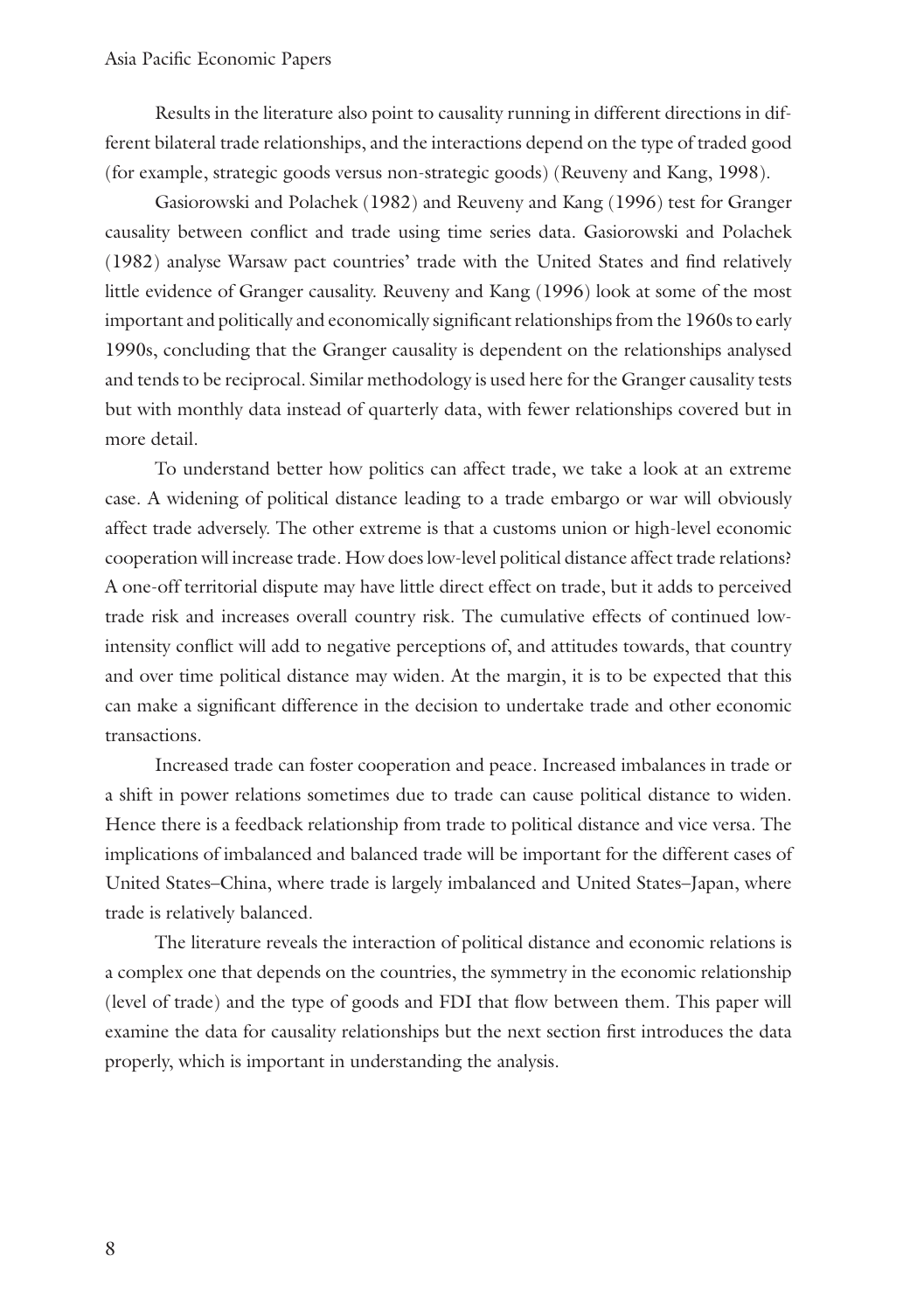#### **Data**

### *Political distance events data*

The political distance variable used throughout this study is comprised of conflict/cooperation data from King's (2003) data-set of Integrated Data for Events Analysis (IDEA), which is an extension and refinement of the WEIS data set.<sup>5</sup> There are more categories of conflict and cooperation in IDEA than in WEIS or COPDAB. Monthly bilateral conflict and cooperation variables for Japan–China, Japan–United States and United States–China were extracted for the period 1990–2004. A net cooperation variable is constructed by differencing conflict from cooperation, which is common in the literature, and called 'political distance'.

Cooperation is represented by positive events or positive political event in a relationship, generally from one country towards another. A report of 'Japan increasing overseas development aid (ODA) to China' would be a cooperative event from Japan towards China. Conflict is represented by a negative political or non-political event such as 'nation-wide protests in China against Japanese interests' or 'Japanese Prime Minister's visit to Yasukuni Shrine angers China'. For the net cooperation variable, a value of zero means no event or the weighted positive event (cooperation) has cancelled out the equally weighted negative event (conflict).

The events are machine coded from Reuters Business Briefs using Virtual Research Associates (VRA) software and the results are shown to be more accurate and consistent than high skill human coders (King and Lowe, 2003). The events covered report most actions from one country towards another, including such events categorised as comment, consult, approve, promise, grant, reward, agree, request, propose, reject, accuse, protest, deny, demand, warn, threaten and demonstrate. All events are given weights consistent with Goldstein (1992) to capture severity and extended from WEIS.

The assumption here is that a positive event will to some extent cancel out, or have the opposite effect on, a negative effect. The variables are analysed separately to confirm the importance of a net measure. Net conflict (conflict minus cooperation as opposed to the other way around) is used in other studies (Polachek, 1980; Pollins 1989a).

Figures 1 and 2 show the net cooperation indexes between Japan and China, and China and the United States for the sub-period 2002–2004 to illustrate what the data picks up and what the data looks like. The fifteen years from 1990 to 2004 cover many events and the sub-period is used here purely for illustration. Cooperation is positive and conflict is negative on the vertical axes in Figures 1 and 2. A move in the positive direction is a narrowing of political distance as countries become closer politically. A move in the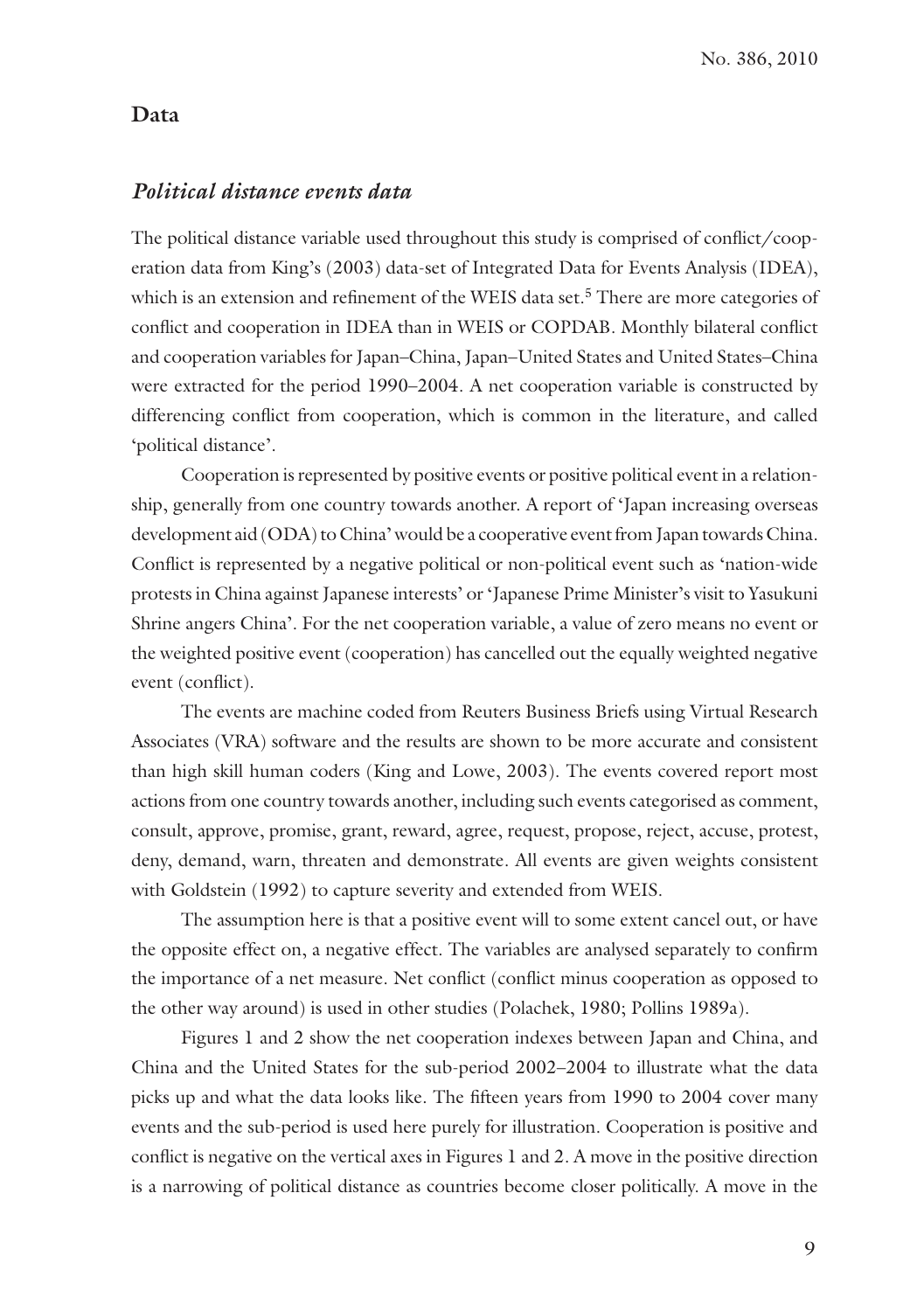negative direction from a conflict event is a widening of political distance. Some of the peaks and troughs that can be noted from Figure 1 include:

## *Cooperation*

• April 2002: National Peoples' Congress Chairman Li Peng meets Prime Minister Koizumi in Japan.

• August 2003: China and Japan participate and work together in six-party talks to solve the North Korean nuclear problem. Also there is news of FDI hitting record highs.

## *Conflict*

• May 2002: diplomatic rift over North Korean asylum seekers

• July 2002: sunken North Korean ship in East China Sea creates tension between Japan and China

• December 2003: 400 Japanese businessmen organise an orgy in South China with 500 prostitutes. This is significant and shows up as such a large event because of ongoing discomfort over the war-time sex slavery.

March 2004: Japan cuts aid to China by 20 per cent. There are also disputes over Senkaku/Diaoyu islands. These events lead to a cancellation of bilateral talks on a maritime treaty.

Figure 1 shows that the net cooperation index does not appear to pick up one of the most important and significant events between the two countries: the Yasukuni Shrine visits by Koizumi. The annual visits to the shrine between 2001 and 2006 created a great deal of tension as the shrine is supposed to house the spirits of 14 Class A war criminals and Koizumi's visits were very public and were seen by the Chinese public as honouring these war criminals. The visits during this sub-period took place on 21 April 2002, 14 January 2003 and 1 January 2004 but do not show up in the net cooperation index. The reason the shrine visits do not register in Figure 1 or in the net cooperation variable used in this study, is that the negative reportage of the shrine visit is cancelled out by positive cooperation news (such as record high FDI or trade numbers being reported). Indeed, if the conflict variable is viewed independently, the shrine visits do show up as significant conflict events (see Appendix A). The 2002 and 2003 visits are the most significant and the reasons for the 2001 and 2004 visits not showing up strongly even in the conflict data in those exact months are explained in Appendix A.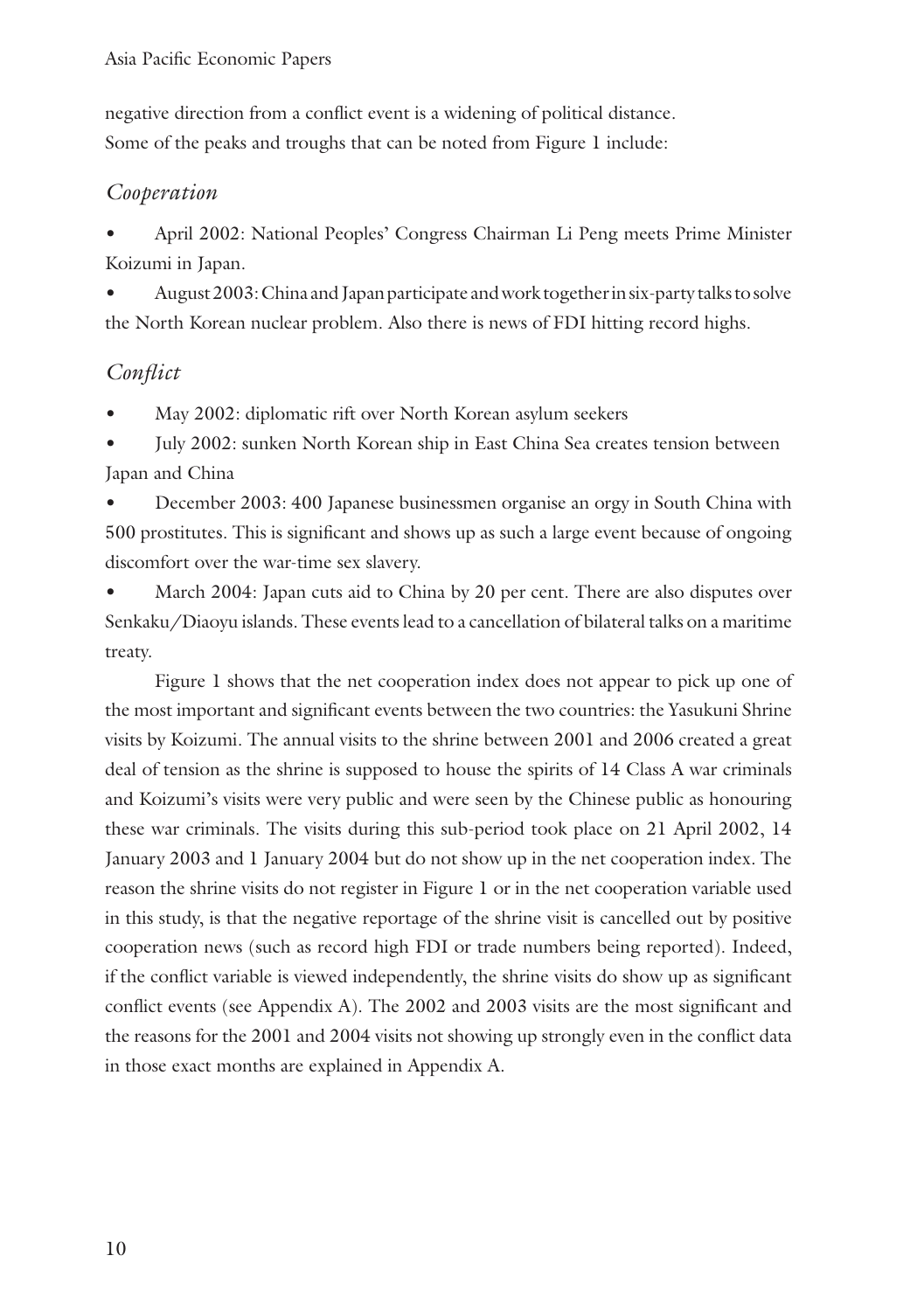

**Figure 1 Political distance (net cooperation) between Japan and China, 2002-04**

Note: Calculated as cumulative positive news scores less cumulative negative news scores. **Source:** King (2003).

Also common in the literature is the use of relative conflict/cooperation rather than absolute conflict/cooperation to control for some countries having more events reported than others. Data-sets such as COPDAB which use the New York Times exclusively might bias the reporting of US events upwards, and no news source is bias free. Countries like the United States will naturally have more events as well, as they are engaged in more international activities and have more interactions with other countries. Converting the events into a relative measure by dividing the scale by the total number of events is not appropriate for this study because it will negate the fact that some countries interact more with other countries.

Some of the peaks and troughs from the US–China relationship in Figure 2 include:

#### *Cooperation*

• October 2002: China and the United States agree to work together on nuclear disarmament of North Korea.

April 2004: Trade talks result in satisfactory outcome for both countries.

#### *Conflict*

• November 2003: Trade dispute leading to US antidumping measures being put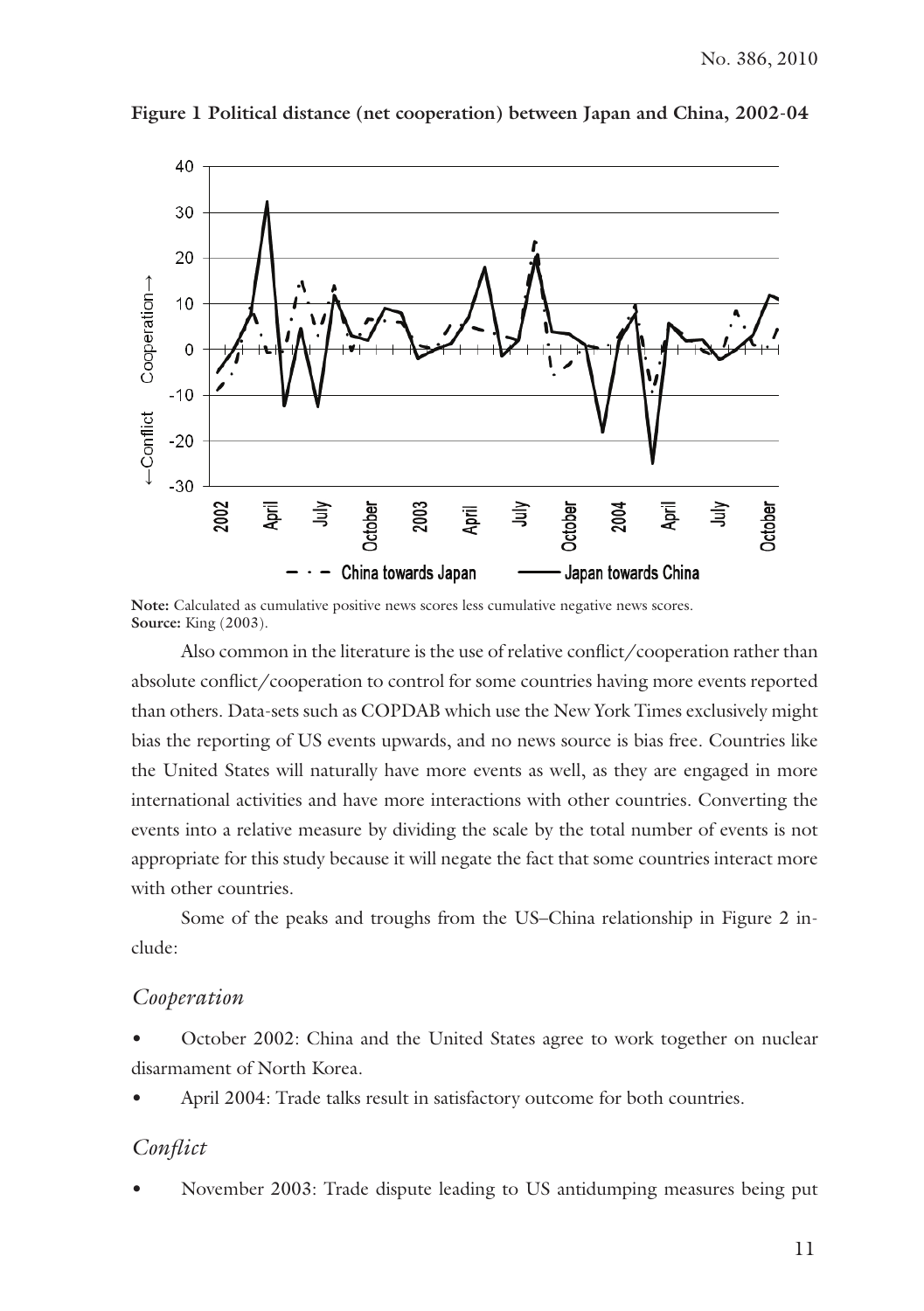in place on Chinese TVs, textiles, steel and soy beans (this is shown only as conflict from China towards the United States).

• July 2004: reports of avian influenza in China; China announces military manoeuvres in the Taiwan Straits and presses the United States to stop arms sales to Taiwan.





Note: Calculated as cumulative positive news scores less cumulative negative news scores. Source: King (2003).

The conflict/cooperation data are not perfect and the creation of a net cooperation variable to reflect political distance may be inappropriate, as noted previously, as some important events do not show up. Also, large events only show up as spikes in the data whereas quite often they have lasting consequences. Relying on one news source, as the data set used here does, misses news from some countries and over-reports from others. This is a difficult problem as Chinese events perhaps have better coverage than other sources, in news sources such as the *China Daily*, but then this data source is also far from bias free. Reuters is seen as an acceptable, more international, and bias free wire service than other news sources traditionally used such as the *New York Times*, which is the exclusive source for the COPDAB database. WEIS and Kansas Event Data System (KEDS) use a number of different sources and are flexible, as they allow coders to specify the data sources. There is also difficulty in isolating reporting bias for countries such as the United States as they have more international interactions and hence appear in the news the most.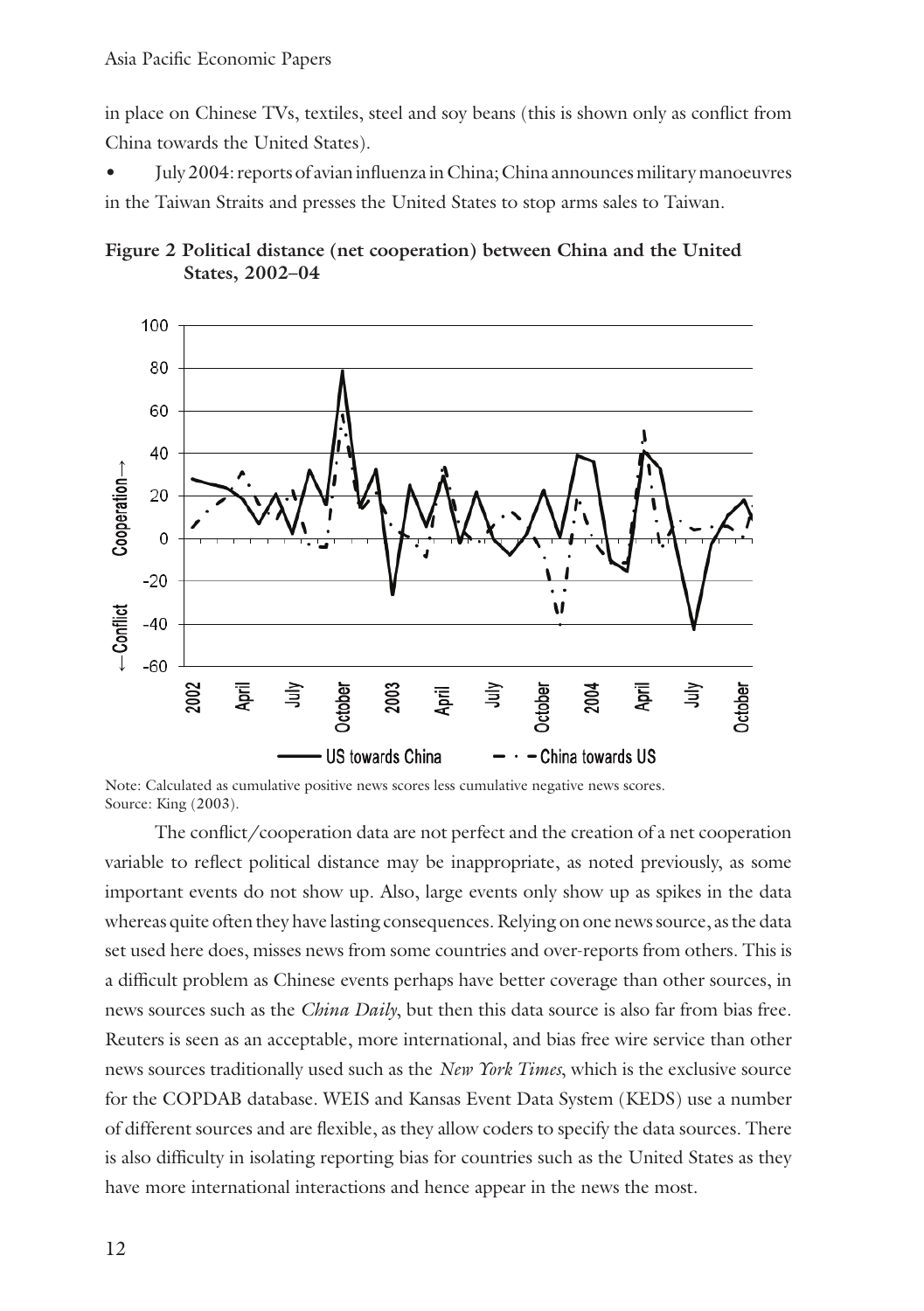## *Trade data*

Trade data are monthly and from the IMF's Direction of Trade Statistics. As is common practice, import data are used as there is incentive to under-report exports. The data are adjusted for seasonality and de-trended to make them into stationary series where necessary and the appropriate tests for unit roots carried out.

Two variables are used for trade and compared: nominal, absolute US dollar value trade flow from one country to another and a trade index constructed by Hirschman (1945), which is

$$
Trade_{ij} = \frac{\left(X_{ij} + M_{ij}\right)}{\left(X_{iw} + M_{iw}\right)}
$$

where subscripts *i* and *j* on *Trade* indicate trade from country *i* to *j*,  $X_{ii}$  is exports from country *i* to *j*,  $M_{ii}$  is imports of country *i* from *j* and subscript *w* indicates world (so  $X_{iw}$ ) is total exports of country *i*). This shows the importance of country *j* to country *i*.

Here, Hirschman's (1945) index of trade is used as it captures both types of interdependence: vulnerability (Keohane and Nye, 1977) and dependence (Hirschman, 1945). This measure is used in other studies (Reuveny and Kang, 1996 and Barbieri, 1996). Although this index is useful for capturing aspects of interdependence, a flaw in its use is discussed below. The results from using both trade variables are compared.

## **Granger causality**

Granger causality is defined as the past values of one variable being useful in explaining the current value of another, given an information set that includes past values of both variables (Granger, 1969). A variable *X* is said to Granger cause a variable *Y* if lagged values of *X* help explain values of *Y*. Granger causality is not deep causality but a method that can show there exists a relationship between variables.

The availability of rich monthly data is taken advantage of here and Granger causality is used to test the hypothesis that there is no Granger causality between trade and the net cooperation index. The direction of causality and the lag lengths are expected to be different across country pairs as many other factors affect both trade and political relations (Gasiorowski and Polachek, 1982; Reuveny and Kang, 1996).

The model is a vector autoregressive (VAR) model which looks like:

(1) 
$$
T_{t} = \sum_{i=1}^{t} \alpha_{i} T_{t-i} + \sum_{i=1}^{t} \beta_{i} C_{t-i}
$$

(2) 
$$
C_{t} = \sum_{i=1}^{t} \alpha_{i}^{t} T_{t-i} + \sum_{i=1}^{t} \beta_{i}^{t} C_{t-i}
$$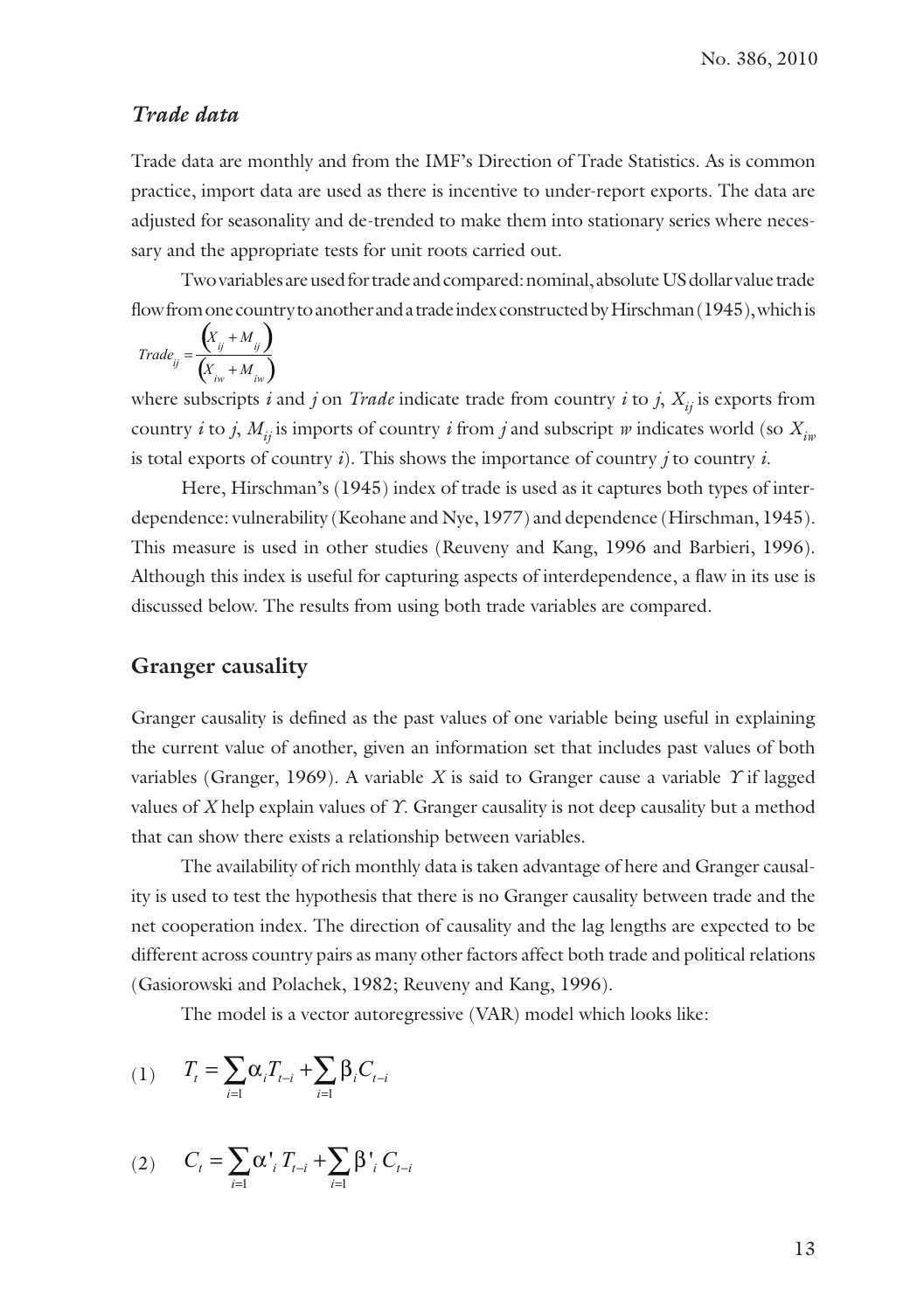where *T* is trade (the index or exports) and *C* is net cooperation, with the subscript indicating time.

There is Granger causality if we reject the null hypothesis of  $\beta$ i's = 0 in Equation 1 [political distance will help forecast trade in future] or

 $\alpha$ 'i's = 0 in Equation 2 [trade helps forecast political distance]

The existence of a third variable which Granger causes both net cooperation and trade will give the result that net cooperation Granger causes trade or vice versa when a relationship does not exist (Granger 1980; Sims, 1980). Sims (1980) found causality is uni-directional from money to income but not vice versa in his famous 1972 paper and later showed the addition of the interest rate to the vector auto-regression effectively explains away his earlier finding. Here it is difficult to think of another variable that could be explaining both variation in the political distance between two countries and variation in their trade volumes. A third country's influence or presence could affect the results from time to time during shocks but this would be difficult to capture consistently over time and to isolate. The Japan–China relationship could be affected by the involvement of European countries, the United States, or even the multilateral landscape in general. However, it is a stretch to think of the general trend in news items between two countries to be driven by a third country. This study does not analyse the effects of external factors on the trade-political distance relationship.

Another potential problem that Sims points out is the existence of serial correlation, which can cause problems in this sort of estimation when 'some elements of optimal control enter' the model (Sims, 1972: 542). If one variable in a bivariate system is chosen optimally, the values of that variable become structural elements of the system (Sims, 1972). The only sense where that could potentially be a problem in this case is when political distance is controlled to influence trade. This is somewhat plausible but the conflict and cooperation variables include actions by many actors in each country and events out of the control of leaders, governments and authorities.

Sims (1972) points out that presence of uni-directional Granger causality can be thought of as causality but bi-directional Granger causality shows a feedback mechanism and cannot be called causality. As discussed above, it is assumed that there is a bi-directional relationship between trade and conflict and cooperation and the results below would seem to confirm this. Causality is used to refer to the direction of influence but as in the case of Granger causality analysis, it is not deep causality. The aim of this paper is to find a relationship between political distance and trade or economic interdependence and therefore instead of strict causality, finding one variable affects the other is adequate.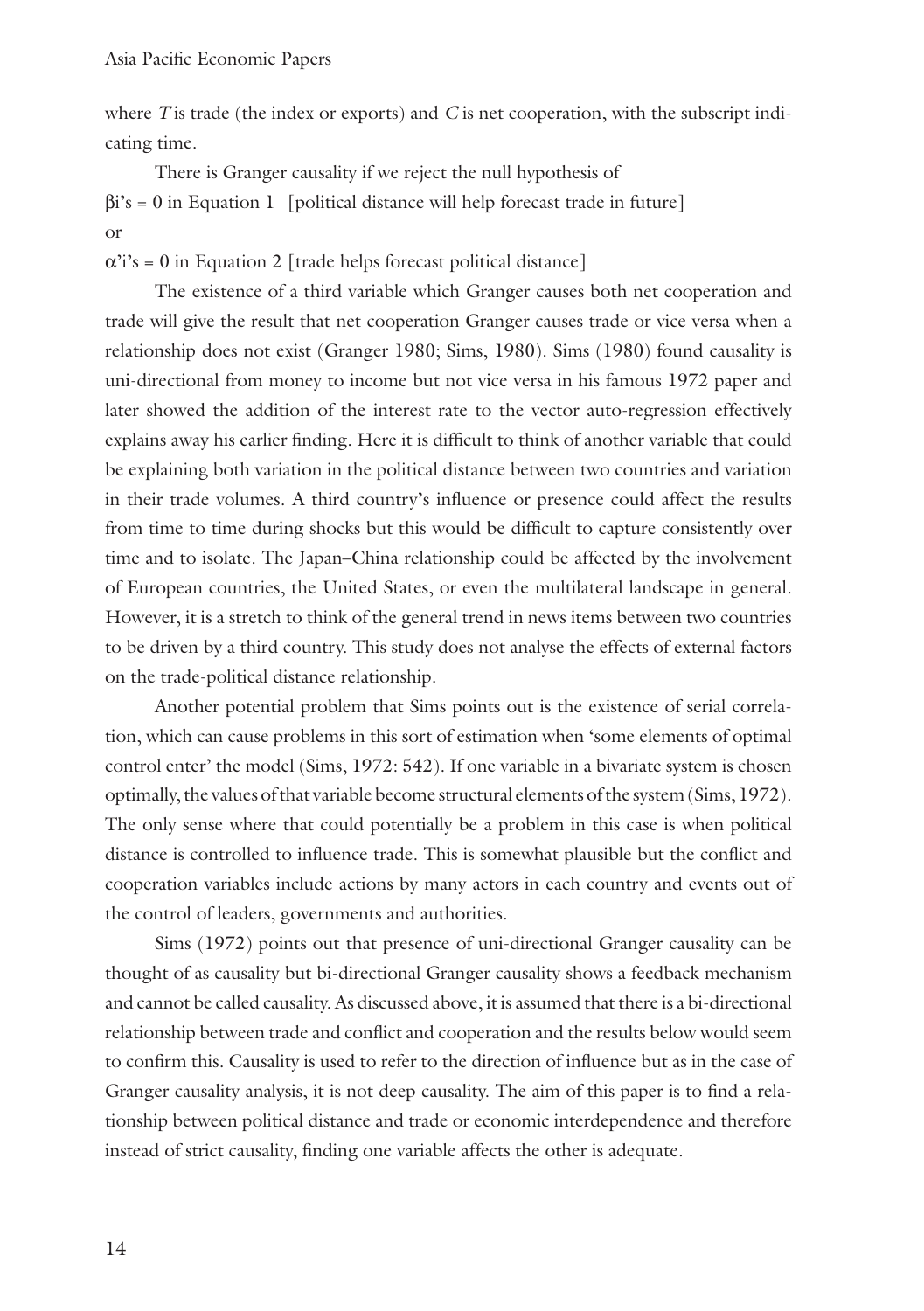#### *Why Granger causality and not cross-sectional analysis?*

It is common in the literature to find single equation cross-sectional analysis to estimate the effect of various measures of trade or interdependence on political distance. Pollins (1989a, 1989b) is generally given credit for popularising the estimation of the effect of political distance on trade. The recognition of causality running both ways between political distance and trade led to many studies estimating simultaneous equations. The problem with two stage least squares or three stage least squares estimation in analysing the relationship between political distance and trade simultaneously is that exogenous variables are needed to identify the equations. Defence expenditure has been used to identify political distance and development indicators such as education levels and highway vehicles per capita have been used to identify trade (Polachek, 1999). Using defence expenditure may be useful when analysing high-intensity conflicts with Data-sets such as MID, but in this study it is problematic for the analysis of China–Japan relations. China's defence expenditure is unclear and Japan's defence expenditure is uniquely constrained constitutionally. Also, there have not been any significant military related conflicts and nothing worthy of showing up in the MID data set. China also trades a lot more than its level of development would suggest, if such indicators were used to identify trade. For these reasons, the most common variables used to allow a simultaneous equation to work do not perform adequately for the case of Japan–China.

The results below here suggest that cross-section analysis, often only possible with annual data and depending on the country pairs, may not capture the true dynamics of international trade and political interactions, as reflected in the differing lag structures in the results.

The advantage of time series methodology is that there is greater freedom in terms of finding different lag structures among different bilateral relationships. There are some problems with this methodology that Kim and Rousseau (2005) summarise. First, the results seem to be sensitive to the number of lags included (Geweke, 1984). Secondly, as mentioned, the inclusion of a third variable can alter the results (Granger, 1980; Sims, 1980). Finally, de-trending a series (in this case the trade data) may lead to different causality conclusions (Kang, 1985).

### *Results*

The main results of the Granger causality tests are shown in Tables 1 to 3. An increase in the net cooperation index (a narrowing of political distance) in the tables is either an increase in cooperation or a decrease in conflict relative to the other variable. 'Japanese net cooperation' in the tables means a rise, on balance, in reports of positive over events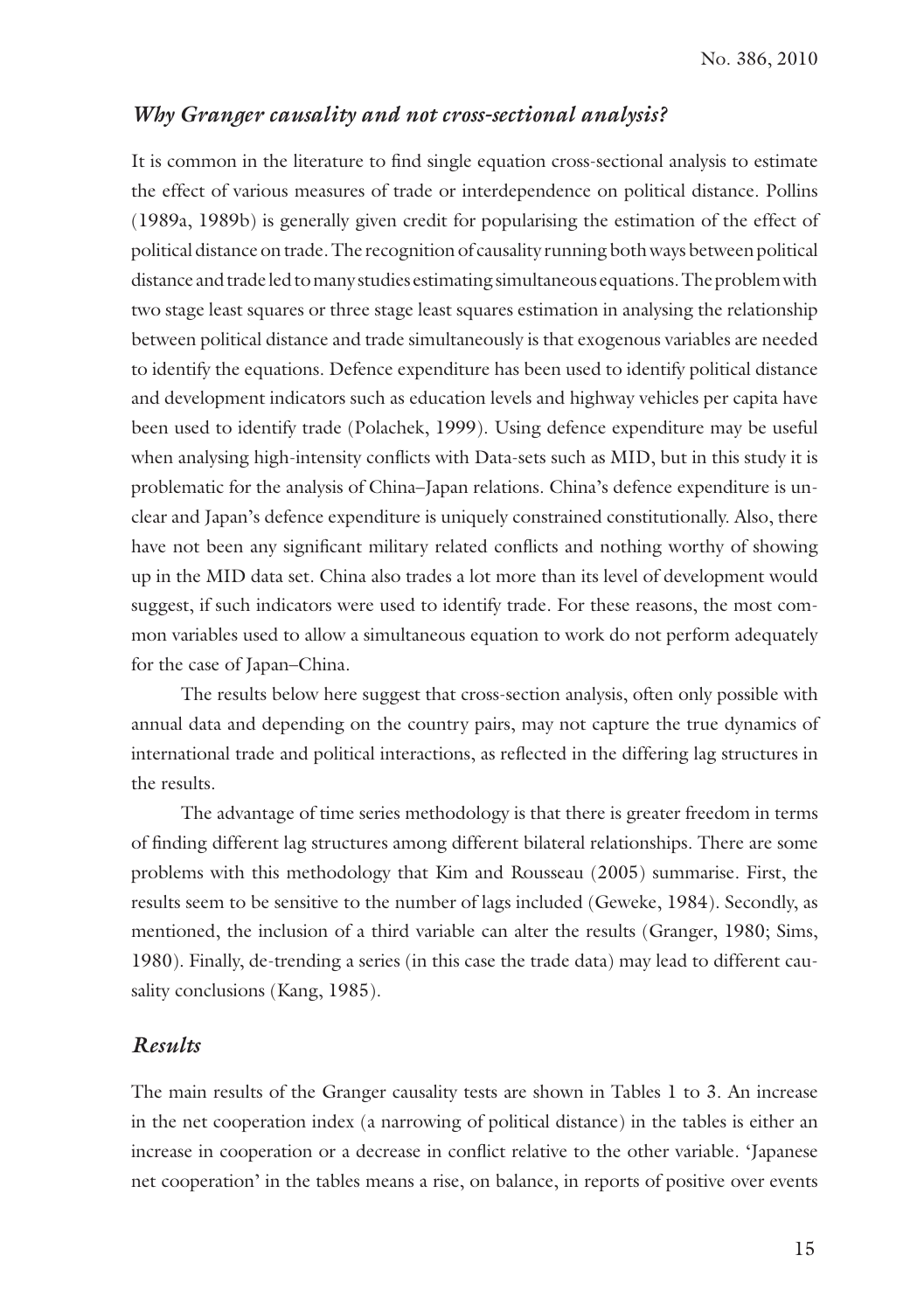that relate to country *Y*, where *Y* is the other country in the bilateral analysis. There is no strong evidence of increased conflict causing trade to increase (which does not make sense, except in the event of some countervailing action) but there is evidence of cooperation (or a reduction in conflict) causing trade to increase.

Two tests are carried out. The first is for Granger causality: that the coefficients are jointly statistically different to zero. This is testing the joint significance of all β's in Equation 1 or joint significance of all  $\alpha$ 's in Equation 2 (null:  $\beta$ 1=  $\beta$ 2=  $\beta$ 3=...=0). The statistical significance is shown with a star next to the number of lags. The second test is whether the sum of the coefficients is statistically different to zero (null:  $β1 + β2 + β3 + ... = 0$ ). This is a test of whether we can confidently claim the long-run multiplier effect of one variable on the other is positive or negative, or indeed whether there is any overall statistical effect at all. This statistical significance is denoted with a star next to the sum of coefficients.

The results in Tables 1 to 3 show the sum of coefficients even if they are not statistically different to zero, as in many cases the sign is consistent over a number of lags where Granger causality was found, and it will show the general trend and is therefore useful in interpreting the results. The magnitude of the sum of coefficients is not of great value in interpreting the results as they are coefficients between de-trended and differenced trade values and an index. In Table 2 they are of less importance as they reflect the correlations between two indices.

The lag lengths differ for each country pair in the study and this is consistent with results in other studies (Reuveny and Kang, 1996). Trade contracts are in general longer term than monthly or quarterly, and the effects of large or significant events, good or bad, take time to affect trade and investment numbers. The cancellation of most contracts cannot be effected immediately and it takes time to initiate trade transactions. Similarly, an increase in trade is not followed immediately by cooperative actions or a diminution in negative actions because it takes time to report trade and FDI statistics and to respond to them. There is a lag in causality and it varies for each relationship.

The first result in Table 1 shows that an increase in the index of Chinese net cooperation towards Japan (Granger) causes Japanese exports to China to increase. This can be thought of in a number of ways. As the political climate in China towards Japan improves, China is likely to import more from Japan. Another interpretation is that as the political climate in China improves towards Japan, Japanese companies are likely to be more confident and inclined to sign contracts to supply to the Chinese market.<sup>6</sup>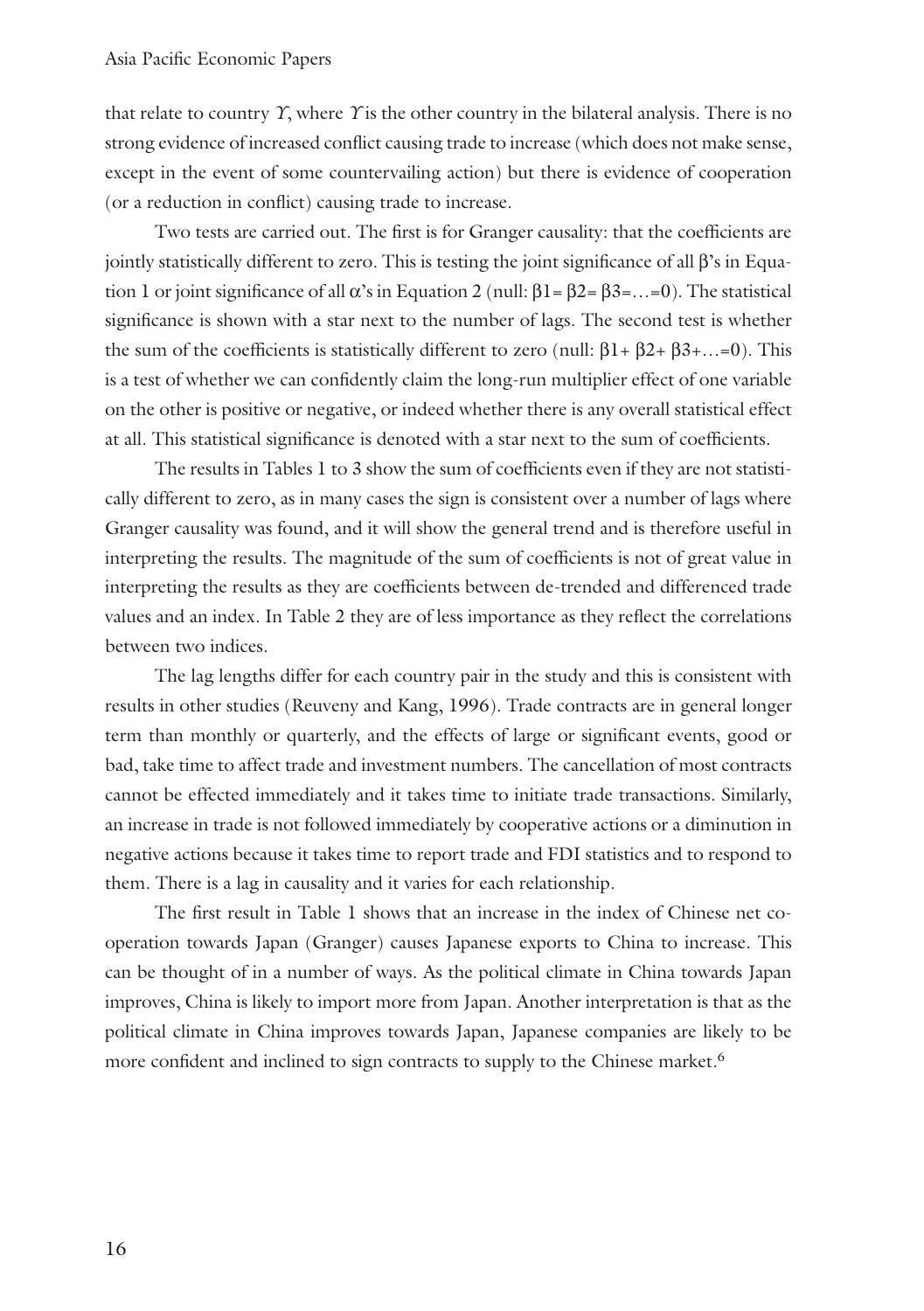| Japan-China                                | Lags    | Sum of coefficients |  |  |
|--------------------------------------------|---------|---------------------|--|--|
| a. Japanese exports to China               | $7***$  | 13.55               |  |  |
| $=$ $f$ (Chinese net cooperation)          | $8***$  | 8.72                |  |  |
|                                            | $9**$   | 6.88                |  |  |
|                                            | $10***$ | 12.80               |  |  |
|                                            | $11***$ | 5.87                |  |  |
|                                            | $12**$  | 0.55                |  |  |
| b. Japanese net cooperation                | $12*$   | $-0.024$            |  |  |
| $=$ $f$ (Chinese exports to Japan)         | $13*$   | $-0.019$            |  |  |
|                                            | $14*$   | $-0.023$            |  |  |
| China-United States                        | Lags    | Sum of coefficients |  |  |
| c. US net cooperation                      | $11*$   | $-0.036**$          |  |  |
| $=$ $f$ (Chinese exports to United States) | $12*$   | $-0.043**$          |  |  |
|                                            | $13***$ | $-0.032*$           |  |  |
|                                            | $14***$ | $-0.028$            |  |  |
|                                            | $15***$ | $-0.035*$           |  |  |
|                                            | $16***$ | $-0.044**$          |  |  |
|                                            | $17**$  | $-0.038$            |  |  |
| d. Chinese exports to United States        | $6*$    | $-2.48$             |  |  |
| $=$ $f$ (Chinese net cooperation)          | $9*$    | $-3.57$             |  |  |
| e. US net cooperation                      | $2**$   | $-0.014**$          |  |  |
| $=$ f(US exports to China)                 | $3***$  | $-0.012*$           |  |  |
|                                            | $4*$    | $-0.014**$          |  |  |
|                                            | $5***$  | $-0.017***$         |  |  |
|                                            | $6***$  | $-0.018***$         |  |  |
|                                            | $7***$  | $-0.018**$          |  |  |
|                                            | $8**$   | $-0.013*$           |  |  |
|                                            | $13***$ | $-0.008$            |  |  |
|                                            | $19***$ | $-0.004$            |  |  |

## **Table 1 Trade and net cooperation, 1990–2004**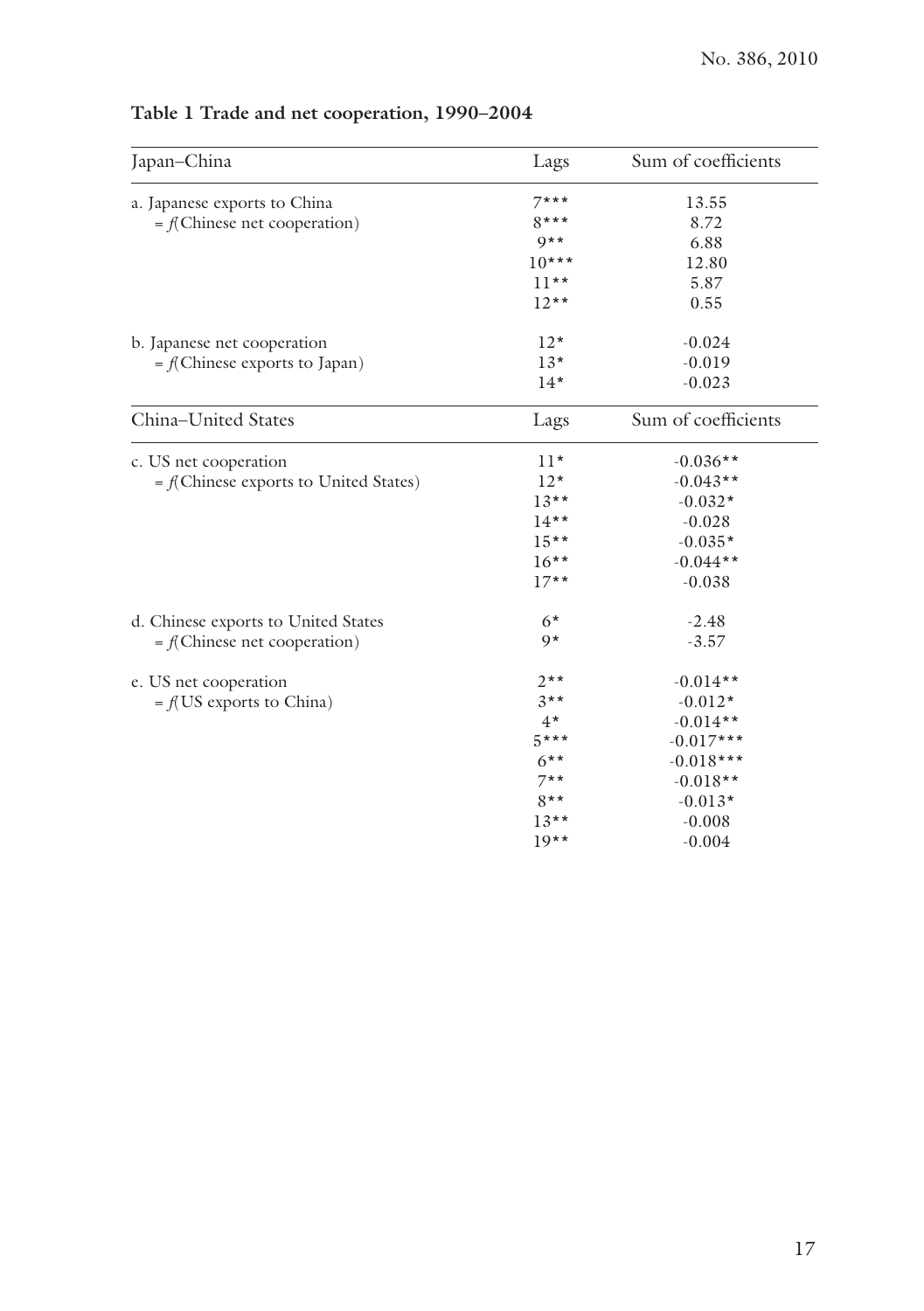| Asia Pacific Economic Papers |  |
|------------------------------|--|
|------------------------------|--|

| Japan-United States                            | Lags    | Sum of coefficients |
|------------------------------------------------|---------|---------------------|
| f. Japanese net cooperation                    | $3*$    | 0.005               |
| $=$ $\beta$ Japanese exports to United States) | $4*$    | $-0.001$            |
|                                                | $10*$   | $-0.023$            |
|                                                | $11*$   | $-0.026$            |
|                                                | $12**$  | $-0.020$            |
|                                                | $13*$   | $-0.015$            |
| g. US exports to Japan                         | $14**$  | $3.60*$             |
| $=$ f(Japanese net cooperation)                | $15**$  | $3.61*$             |
|                                                | $16***$ | 2.37                |
|                                                | $17**$  | 2.17                |
|                                                | $18**$  | 1.81                |
| h. US exports to Japan                         | $3***$  | 2.31                |
| $=$ f(US net cooperation)                      | $4*$    | 2.54                |
|                                                | $5*$    | 2.89                |
|                                                | $6*$    | $3.47*$             |

**Notes:**  $* = 10$  per cent level of significance,  $* = 5$  per cent level of significance and \*\*\*  $= 1$  per cent level of significance. Statistical significance on the lag number signifies *joint statistical significance of all the lags* from one lag up to that number (presence of Granger causality) and significance on the sum of coefficients is a test whether the *sum of all the lags is significant*.

The second Japan–China result (Table 1b) is that increasing Chinese exports to Japan help explain a fall in the index of cooperation from Japan towards China. Increased Japanese imports of Chinese goods after 12 months can be seen to worsen the climate in Japan towards China. This is consistent with what the media often refers to as the 'China fear' in Japan of industry hollowing out and jobs being lost to China as well as Japan's fear of losing its economic dominance in the region. Table 3 (p. 181) below shows stronger evidence of this result, which supports realist hypotheses of trade sometimes increasing political distance.

The United States–China results show strong evidence that trade flows reduce net cooperation (widen political distance) in the United States towards China. The sum of the coefficients is mostly statistically significant and both an increase in Chinese exports to the United States and United States exports to China cause the United States' stance towards China to worsen.

Finally for Table 1, that Japanese exports to the United States help explain a reduction in the Japanese net cooperation index towards the United States is unexpected (Table 1f). The sum of the lag coefficients is very small and closer inspection of the data shows a mix of positive and negative coefficients for different lags.7 The other results (Table 1g and h) show increases in the index of cooperation in both directions, which helps explain increased United States trade to Japan.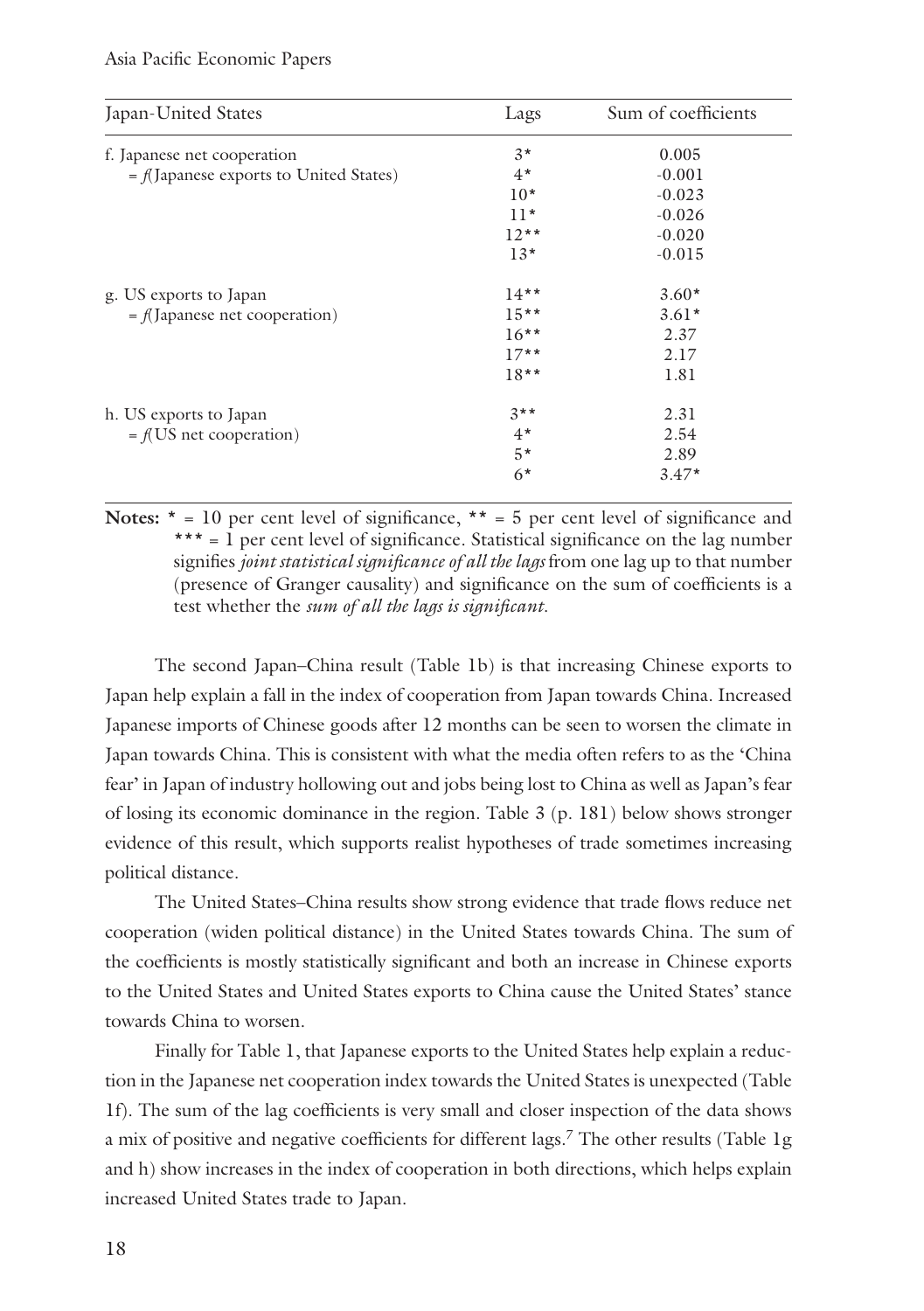In Table 1b Chinese exports to Japan were explaining falls in Japanese net cooperation (or increasing political distance) towards China; in Table 2a an increase in China's dependence on Japan helps explain the opposite effect, a positive movement on the net cooperation scale and the countries becoming politically closer. The results are not inconsistent, as the dependence index used here captures the increasing importance of Japan for China, reflected in its rising dependence and vulnerability in relation to Japan. This nuanced story is only picked up with the use of both the nominal export variable and the trade index of dependence.

The results of increased Japanese dependence on China are mixed (Table 2b). Although one could interpret the change in sign after 13 months, from a negative to a positive effect on Japan's stance towards China, as the change over time of the effect of Japan's integration with China on the country as a whole, the sum of the coefficients is not statistically significant and the results cannot be interpreted as confidently as other results. All that can be said is that Japanese dependence on China Granger causes a change in political distance.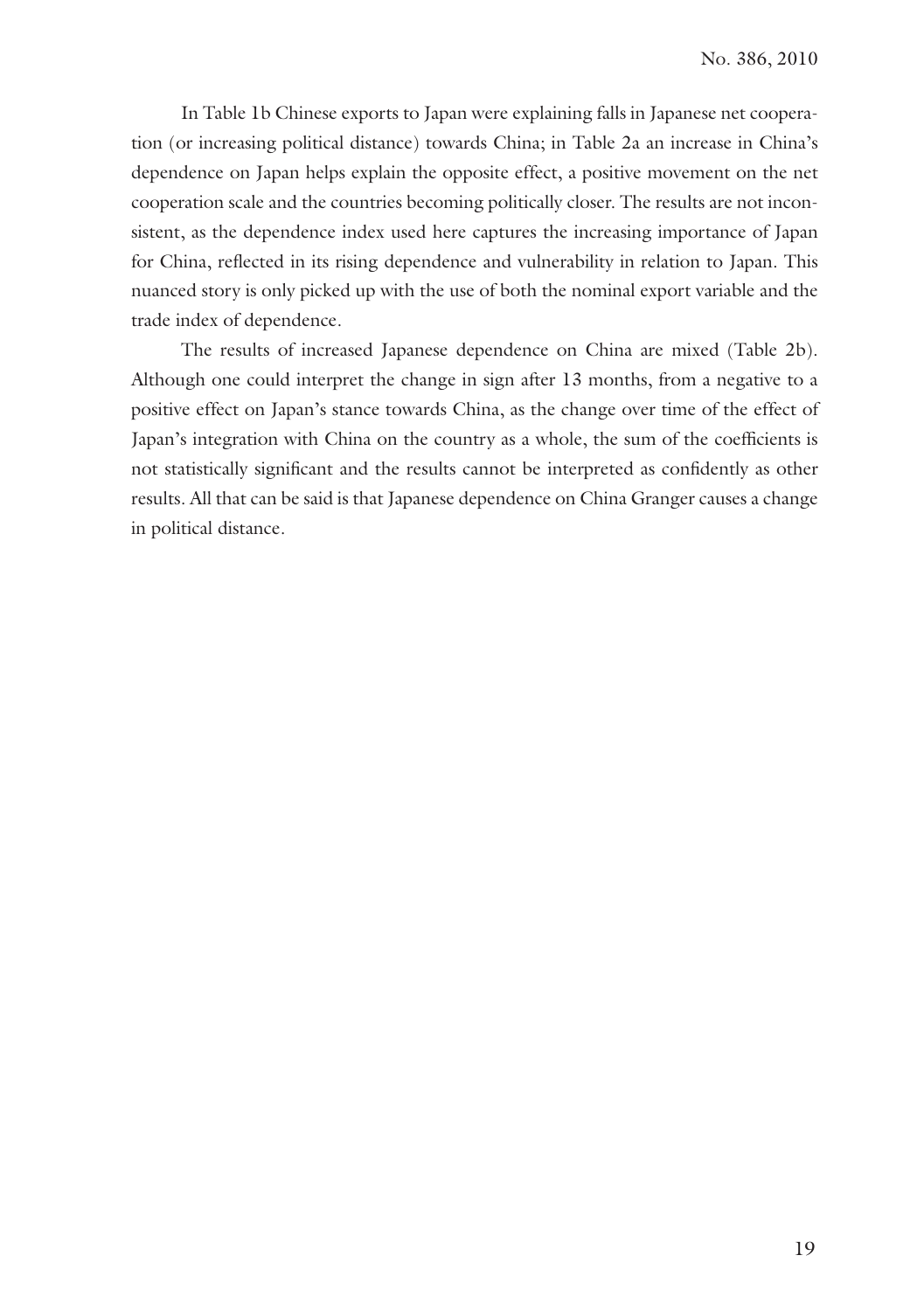| Japan-China                                                        | Lags    | Sum of coefficients |
|--------------------------------------------------------------------|---------|---------------------|
| a. Japanese net cooperation                                        | $5***$  | 810                 |
| $=$ $f$ (Chinese dependence on Japan)                              | 6**     | $1264**$            |
|                                                                    | $7***$  | $1516**$            |
|                                                                    | $8***$  | $2244***$           |
|                                                                    | $9**$   | 2323***             |
|                                                                    | $10**$  | $1983**$            |
|                                                                    | $11***$ | $2719**$            |
|                                                                    | $12**$  | $2025*$             |
|                                                                    | $13**$  | 2735*               |
| b. Japanese net cooperation                                        | $12*$   | $-752$              |
| $=$ $f$ (Japanese dependence on China)                             | $13*$   | $-180$              |
|                                                                    | $14*$   | 286                 |
|                                                                    | $15*$   | 622                 |
| c. Japanese dependence on China<br>$=$ f(Japanese net cooperation) | $2*$    | $-0.00012$          |
| Japan-US                                                           | Lags    | Sum of coefficients |
| d. Japanese net cooperation                                        | $6***$  | $5313***$           |
| $=$ $f$ [Japanese dependence on United States]                     | $7***$  | $6173***$           |
|                                                                    | $8***$  | $7790***$           |
|                                                                    | $9**$   | $8320***$           |
| e. US net cooperation                                              | $6***$  | 2918                |
| $=$ $f$ [Japanese dependence on United States]                     | $18***$ | 15380***            |
|                                                                    | $19**$  | 14835**             |
|                                                                    | $20**$  | 18568***            |
|                                                                    | $21**$  | 24198***            |
|                                                                    | $22***$ | 28415***            |
| f. US net cooperation                                              | $2*$    | $418**$             |
| $=$ $f(US$ dependence on Japan)                                    | $3***$  | 581***              |
|                                                                    | $4***$  | $602***$            |
|                                                                    | $5*$    | $542***$            |
|                                                                    | 6*      | $517**$             |
|                                                                    |         |                     |

#### **Table 2 Interdependence and net cooperation, 1990–2004**

Notes:  $* = 10$  per cent level of significance,  $** = 5$  per cent level of significance and \*\*\*  $=$  1 per cent level of significance. Statistical significance on the lag number signifies *joint statistical significance of all the lags* from one lag up to that number (presence of Granger causality) and significance on the sum of coefficients is a test whether the *sum of all the lags is significant*.

The Granger causality estimations carried out on interdependence and cooperation, using the trade index, do not include the United States–China case because the highly unbalanced trade relationship distorts the trade index.8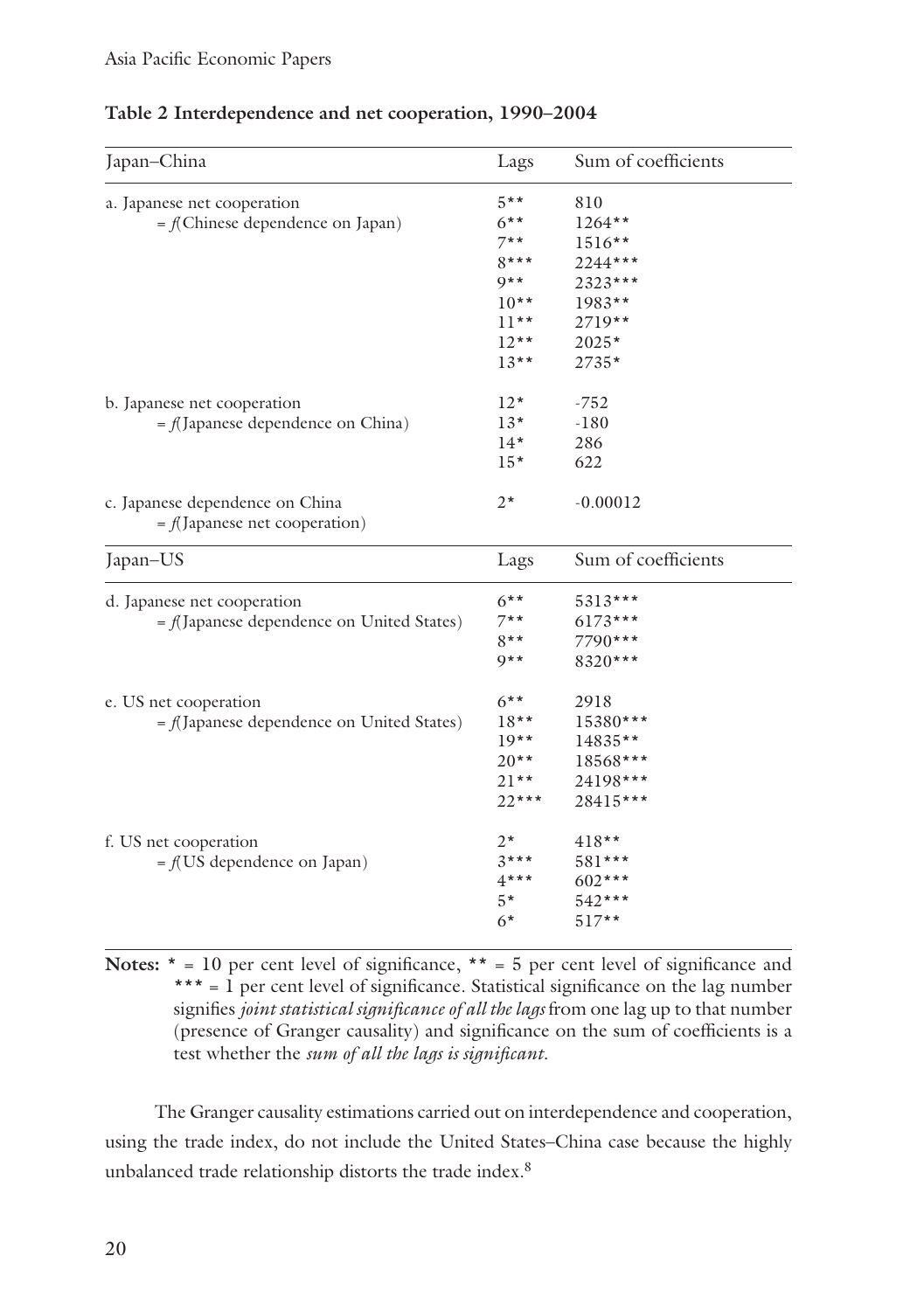The results showing a positive relationship between net cooperation and dependence for Japan and the United States are strong (Table 2d, e and f). There is uni-directional causality from dependence to political distance showing that mutual interdependence fosters cooperation and narrows political distance — the classic liberal hypothesis.

As the causality, direction of causality and lag lengths vary by country pair, it is reasonable to assume that even within a country pair the dynamics and interactions change over time. To take account of, and to test for this, two additional steps are taken. First, to test whether the longer term relationships in Tables 1 and 2 are consistent over time, or whether the pattern (or even nature) of the interactions changes over time, the fifteen-year period was split roughly into half. In order to keep the number of observations high, the eight and seven-year split represents the only sub-periods analysed. Table 3 shows that the results are significantly different between the two time sub-periods.

Table 3 reveals more evidence of the existence of a trade-cooperation nexus, which is perhaps hidden in the longer series. It is interesting to note there is a stronger link between trade and political distance in the period 1998–2004 while there is a stronger dependence-political distance link in the earlier period 1990–1997. For example, there is no evidence found of Granger causality between trade dependence and political distance in the period 1998–2004. The result from Table 1a, that Chinese net cooperation towards Japan Granger causes Japanese exports to China is present in both periods in Table 3a but with ambiguity of the sign of the effect. Analysis of the longer time period may better capture the long-term underlying direction of the effect, if there is one at all.

The most significant result is that an increase in Japanese net cooperation towards China appears to lift Japanese exports to China (Table 3c). This is the equivalent to saying an increase in conflict from Japan towards China Granger causes a reduction in Japanese exports to China. Again, the sum of coefficients is not significantly different to zero but is consistently positive and well above the magnitude of the individual lag coefficients, which range from 1.8 to 13 in this case.

The other result from Table 1b, that Chinese exports to Japan are causing the measure of conflict from Japan to China to rise, is confirmed in Table 3b but with evidence only found in the latter period. It is reasonable to expect that the 'China fear' that is a product of China's rise is more pronounced in the second period analysed as China became a much bigger player internationally and in trade with Japan, and the direct threat to Japan's regional dominance became more apparent.

The main Japan–China result from Table 2a, that growing Chinese dependence on Japan is causing Japanese net cooperation towards China to rise, is also found in Table 3i but is only apparent in the earlier period.

The nuanced story from Table 1 can be extended to: Japanese net cooperation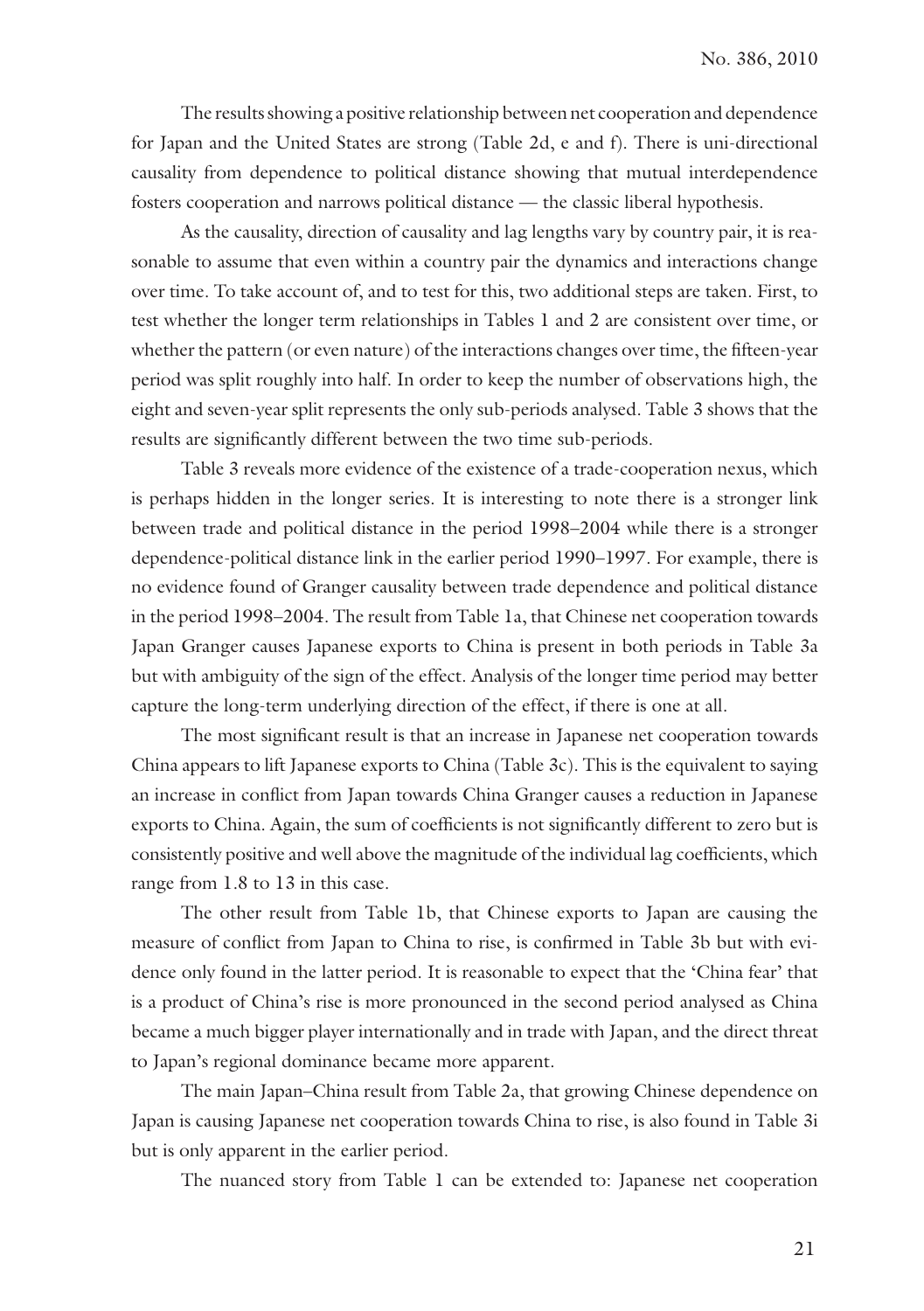towards China is positively affected in the earlier period by Japan's growing importance to China and negatively affected in the latter period by the growing exports of China to Japan, as China's dominance grows and becomes more visible.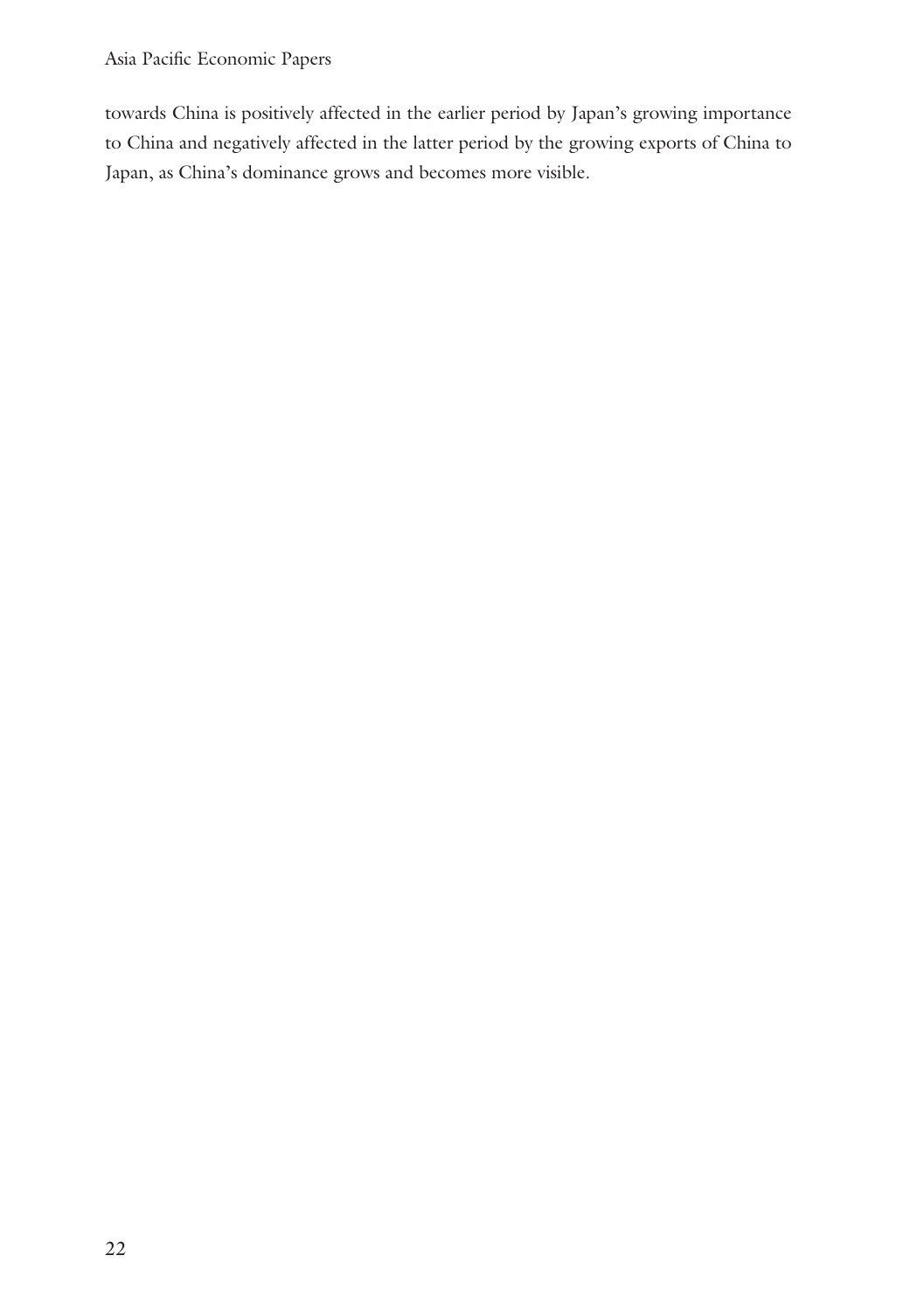|                                                                    |         | 1997-1997  | 1998-2004 |            |  |
|--------------------------------------------------------------------|---------|------------|-----------|------------|--|
| Trade and Net Cooperation                                          | Lags    | Sum coeffs | Lags      | Sum coeffs |  |
| a. Japanese exports to China                                       | $7***$  | 6.30       | $2^*$     | $-0.79$    |  |
| $=$ $f$ (Chinese net cooperation)                                  | $8**$   | $-1.35$    | $3*$      | $-0.54$    |  |
|                                                                    | 9**     | $-0.73$    | $7*$      | 22.12      |  |
|                                                                    | $10***$ | 6.48       | $12**$    | 8.85       |  |
|                                                                    | $16*$   | $-12.0$    | $13*$     | 7.44       |  |
| b. Japanese net cooperation                                        |         |            | $12*$     | $-0.07***$ |  |
| $=$ $f$ (Chinese exports to Japan)                                 |         |            | $13*$     | $-0.06**$  |  |
|                                                                    |         |            | $14***$   | $-0.08***$ |  |
|                                                                    |         |            | $15***$   | $-0.08***$ |  |
|                                                                    |         |            | $16*$     | $-0.07**$  |  |
| c. Japanese exports to China                                       |         |            | $12***$   | 24.7       |  |
| $=$ f(Japanese net cooperation)                                    |         |            | $13***$   | 25.4       |  |
|                                                                    |         |            | $14***$   | 20.5       |  |
|                                                                    |         |            | $15***$   | 22.4       |  |
|                                                                    |         |            | $16*$     | 22.5       |  |
| d. Japanese net cooperation<br>$=$ $f$ [Japanese exports to China] |         |            | $13*$     | $-0.16*$   |  |
| e. Chinese net cooperation                                         | $22**$  | 0.317      | $2^*$     | 0.003      |  |
| $=$ $f$ [Japanese exports to China]                                | $23*$   | 0.220      | $4*$      | $-0.006$   |  |
|                                                                    | $24*$   | 0.358      | $5***$    | 0.003      |  |
|                                                                    |         |            | $6*$      | $-0.002$   |  |
| f. Chinese exports to Japan<br>$=$ $f$ [Japanese net cooperation]  | $11*$   | $26.7***$  |           |            |  |
| g. Chinese net cooperation                                         | $6***$  | 0.030      | $6*$      | 0.002      |  |
| $=$ $f$ (Chinese exports to Japan)                                 | $7**$   | 0.027      |           |            |  |
|                                                                    | $8*$    | 0.034      |           |            |  |
|                                                                    | $12*$   | $0.111**$  |           |            |  |
|                                                                    | $13*$   | $0.126**$  |           |            |  |
|                                                                    | $15*$   | $0.181***$ |           |            |  |
| h. Chinese exports to Japan                                        |         |            | $17**$    | 5.44       |  |
| $=$ $f$ (Chinese net cooperation)                                  |         |            | $18*$     | 6.37       |  |
|                                                                    |         |            | $19*$     | 11.18      |  |
|                                                                    |         |            | $20*$     | 10.59      |  |

## **Table 3 Japan–China trade/interdependence and net cooperation by sub periods, 1990–1997 and 1998–2004**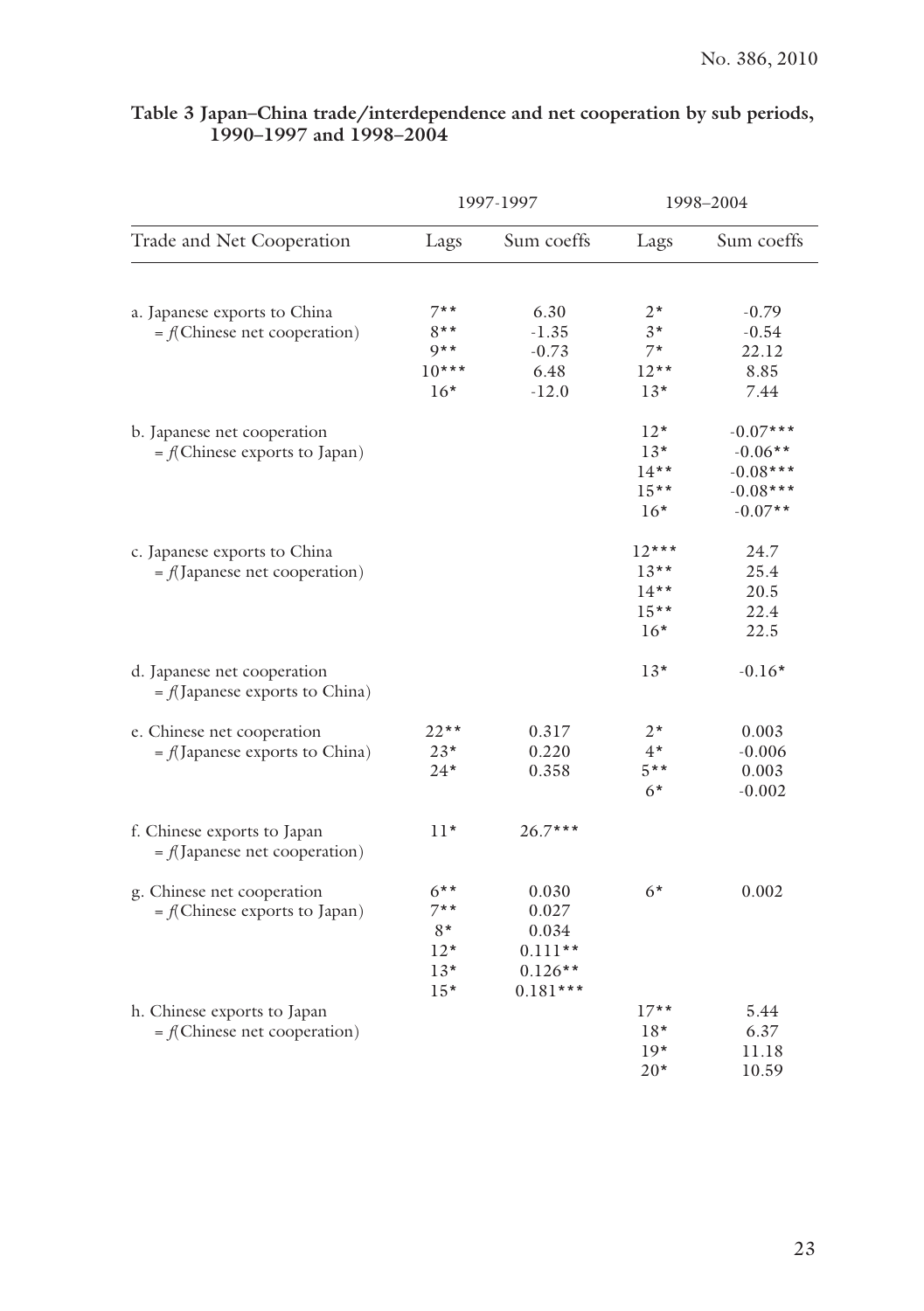|                                                                  |         | 1990-1997  | 1998-2004 |            |  |
|------------------------------------------------------------------|---------|------------|-----------|------------|--|
| Dependence and Net Cooperation                                   | Lags    | Sum coeffs | Lags      | Sum coeffs |  |
| i. Japanese net cooperation                                      | $2^*$   | $-374$     |           |            |  |
| $=$ $f$ (Chinese dependence on Japan)                            | $3***$  | $-866$     |           |            |  |
|                                                                  | $4*$    | $-466$     |           |            |  |
|                                                                  | $5***$  | 54         |           |            |  |
|                                                                  | $6***$  | 985        |           |            |  |
|                                                                  | $7**$   | 1069       |           |            |  |
|                                                                  | $8**$   | 1719       |           |            |  |
|                                                                  | $9**$   | 1696       |           |            |  |
|                                                                  | $10*$   | 1733       |           |            |  |
|                                                                  | $11*$   | 2279       |           |            |  |
|                                                                  | $12*$   | 1672       |           |            |  |
| j. Chinese dependence on Japan<br>$=$ f(Chinese net cooperation) | $3***$  | $-0.0002$  |           |            |  |
| k. Chinese net cooperation                                       | $20**$  | $3942*$    |           |            |  |
| $=$ $f$ (Chinese dependence on Japan)                            | $21**$  | 4140       |           |            |  |
|                                                                  | $22***$ | 5678*      |           |            |  |
|                                                                  | $23***$ | 6397*      |           |            |  |
|                                                                  | $24***$ | 6198       |           |            |  |
| l. Chinese net cooperation                                       | $8*$    | $1991*$    |           |            |  |
| $=$ $f$ [Japanese dependence on China]                           | $20**$  | 4851*      |           |            |  |
|                                                                  | $21*$   | 3985       |           |            |  |
|                                                                  | $22*$   | 4201       |           |            |  |
|                                                                  | $23*$   | 3738       |           |            |  |
|                                                                  |         |            |           |            |  |

Asia Pacific Economic Papers

**Notes:**  $* = 10$  per cent level of significance,  $* = 5$  per cent level of significance and \*\*\* = 1 per cent level of significance. Statistical significance on the lag number signifies *joint statistical significance of all the lags* from one lag up to that number (presence of Granger causality) and significance on the sum of coefficients is a test whether the *sum of all the lags is significant*.

## **Net cooperation as the appropriate measure of political distance**

The net cooperation variable used in this study follows the seminal papers of Polachek (1980) and Pollins (1989a). Other studies use only conflict and it could be argued a ratio of cooperation to conflict could pick up different dynamics between conflict and cooperation and not restrict it to one functional form. It is reasonable to assume that it is not conflict (negative news) alone, or cooperation (positive news) that drives trade, but the net effect of both. To subtract conflict from cooperation imposes the assumption that they are additive and that the reporting of certain events cancels out the reporting of others. One approach might be to test the robustness of the results with the ratio of cooperation to conflict. This, however, is difficult as there are frequent zero values in the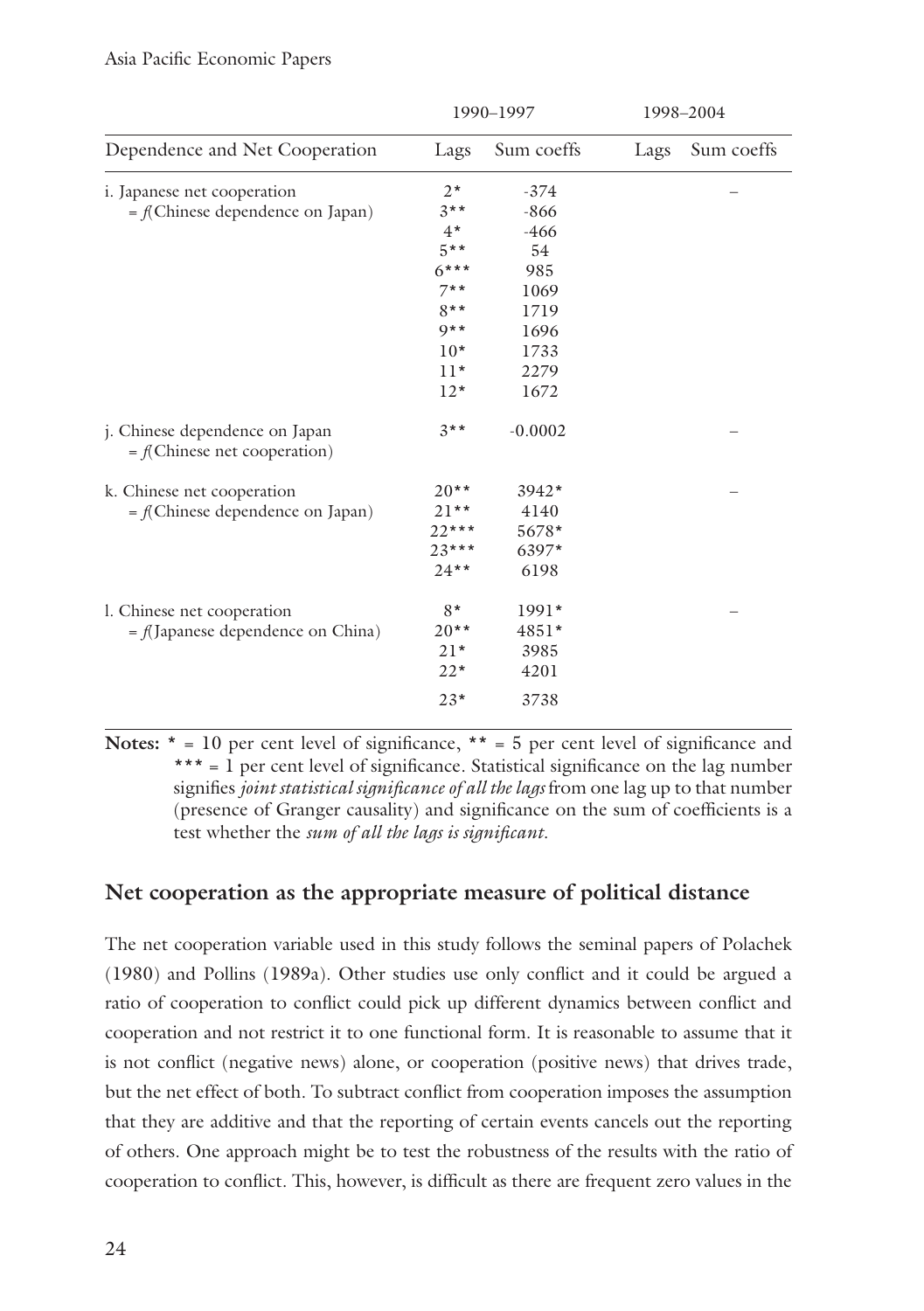news events, where no positive or negative news item was reported in that month for the bilateral relationship. Also, despite the fact that this would test another shape of the relationship between cooperation and conflict, and its relationship with trade, it seems more appropriate to think of cooperation and conflict as additive, as positive and negative utility towards another country.

The Granger causality tests from Tables 1 and 2 were repeated but with conflict and cooperation separately. While some results confirm the results in Tables 1 and 2, and even some in Table 3, a majority of results were not consistent and did not make sense with what is observed in reality. These inconclusive results suggest that in analysing the relationship between political distance and trade, it does not make sense to look at only the positives or only the negatives of political distance, in isolation from each other.

## **Implications**

The three relationships covered here include neighbours (Japan and China), rivals (the United States and China; China and Japan), allies (the United States and Japan), democracies and a one-party state. No generalisations are made about the characteristics of the countries and their effect on the trade–political distance relationship as is done elsewhere — there is often a lack of sensible bounds on conclusions and results are generalised across time and countries (Mansfield and Pollins, 2001).

The results in this study are not completely consistent with Reuveny and Kang (1996). Reuveny and Kang find that causality tends to be reciprocal, whereas in this study causality seems to be uni-directional when only applying the linear results that they use. The conclusion Reuveny and Kang draw that the pattern of the interaction between politics and economics differs for each country relationship is, however, supported by this study.

There is evidence in the present study that supports both the liberal and realist schools. The findings are consistent with the theories described previously of low-intensity conflict in a relationship underpinned by strong economics, of enduring rivalries and neighbourly disputes that are mitigated by trade (Robst et al., 2006). The structure of Japan–China relations at this point makes them relatively low-intensity in the generation of conflict.

#### *The Japan–China relationship*

This analysis leads to a number of important conclusions. The economic relationship underpins the relationship between China and Japan, and the results here show that the economic relationship constrains the political relationship. This result is in direct contrast to a study by Hughes and He (2006), which concluded that the pacifying effects of trade (as posited by liberal theories) are dominated by nationalism in the case of Japan–China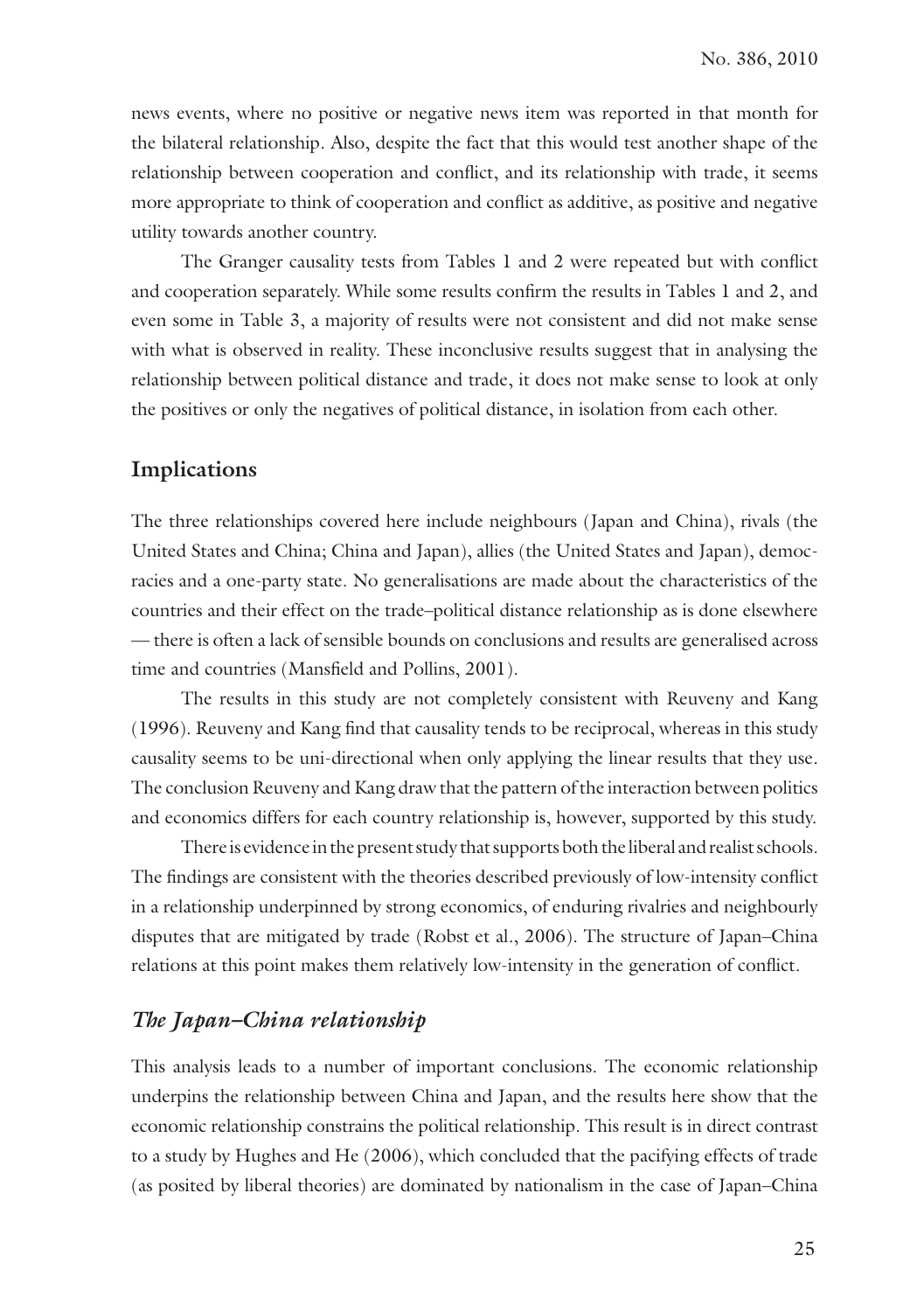relations.

Yasukuni Shrine is the most talked about issue and is most symbolic of the difficulties between Japan and its largest neighbours, China and South Korea. In a sign of the recognition of the importance of the relationship, Prime Minster Abe did not visit the shrine while he was leader and in the contest for leadership after Abe, Fukuda, who eventually won the contest, gave a clear message that in order to mend relations with Asian neighbours, a Yasukuni Shrine visit would not take place.9 Recognition of the implications of shrine visits is now clear and even if future leaders do seek to increase political tensions for domestic political reasons, it would appear these actions would be taken in a manner so as to minimise the damage to Japan–China relations.<sup>10</sup> As the results here suggest, politics or variations in political distance do appear to have an effect on the bilateral trade relationship and trade affects political distance (See Table 1a and 1b; Table 3a, b and c).

There is some evidence of increased low-intensity conflict from Japan towards China as Chinese trade to Japan increases, but this can be explained by the underlying economic relationship's being strong enough that the Japanese leaders and some actors in the economy can cause low-intensity conflict for domestic political reasons. This is consistent with the media reports of 'China fear' and with the findings of Robst et al. (2006) and Gartzke (1998). Tensions may rise significantly if trade started to become unbalanced as in the United States–China case. The Japan–China trade relationship is currently relatively balanced and a growing Japanese deficit with China would have to be managed carefully to dampen tensions and rising nationalism between the two countries.

Thus, these low-intensity conflicts between Japan and China would seem unlikely to escalate as the countries become more integrated economically, unless trade becomes largely lopsided. Increased trade, and also investment, have meant that both forms of interdependence, vulnerability and dependence, have grown. The increased vulnerability of one country towards the other and the unresolved historical issues complicate and fuel domestic sentiments in some segments of both countries and from time to time it would appear that both governments play these up for domestic political gain.

Hughes and He (2006) state that the economic interdependence between Japan and China is a weaker factor than nationalism and that although increased economic interdependence has increased the cost of conflict, the risk of escalation has increased. The results in this current study would suggest otherwise.

The results of this study suggest that Japanese exports to China are increasingly affected by Japanese political distance from China (Tables 1a, 3a and 3c). A rise in negative Chinese sentiments towards Japan and increasingly a rise in Japan's negative sentiments towards China adversely affect Japanese exports.<sup>11</sup> Japan's politicians are increasingly constrained in actions that might affect China and Chinese sentiments.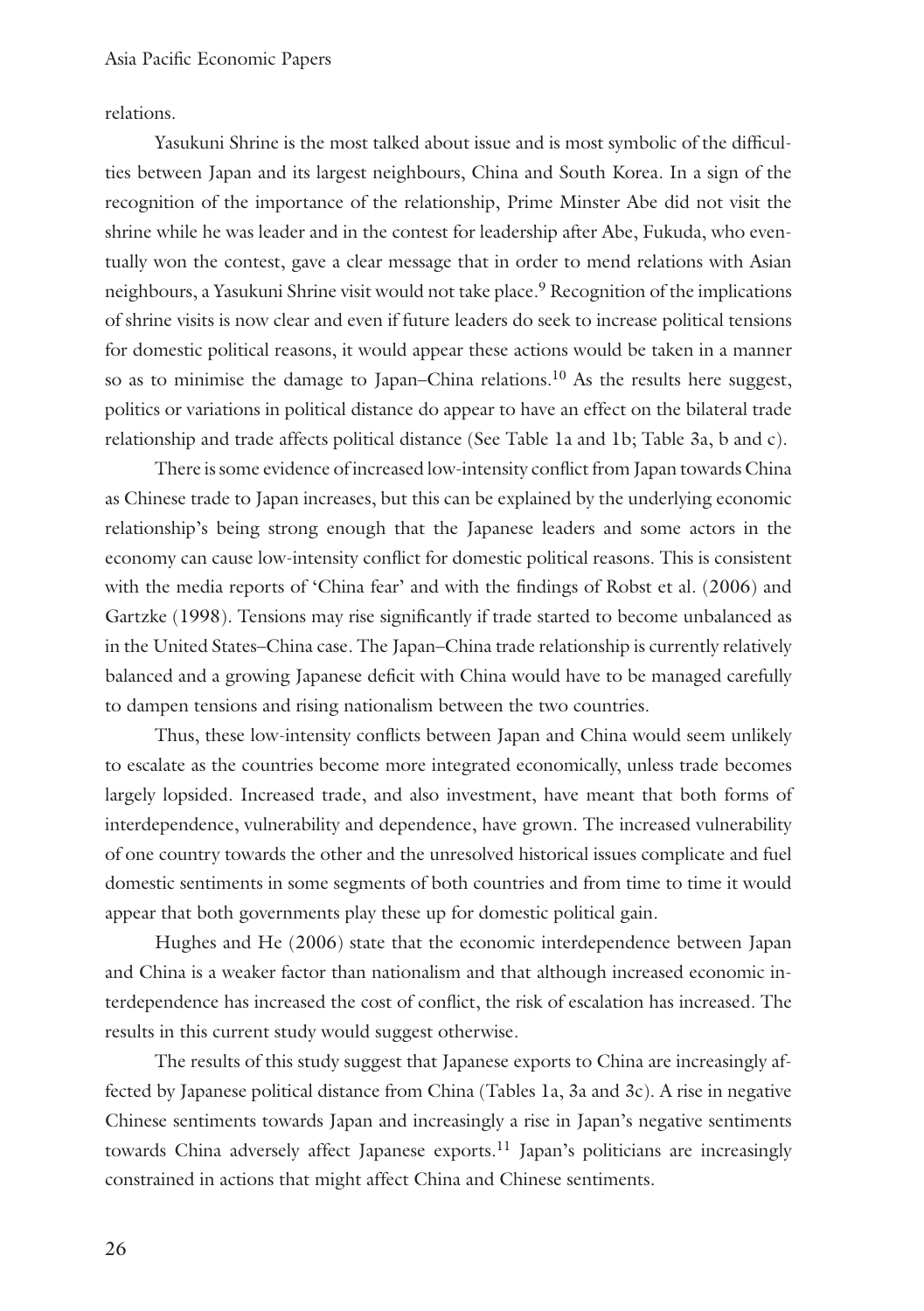The economic relationship is now being driven by market forces and not significantly directed by policy intervention (Drysdale, 2007) as the highly complementary industrial structures and proximity of both countries drive the growth in trade. And the politics affect the economic relationship in some areas more than others, as some Japanese companies feel they are global brands that can de-link themselves from their country of origin (Armstrong, 2007). However, the Chinese economy, especially after WTO accession, is much more of a level playing field for companies from Japan, the United States and Europe and Japan's advantage of being in China early is diminishing rapidly. The evidence of Japanese net cooperation affecting Japanese exports to China after 1998 shows that it is important for Japanese actors in the Chinese economy not to have to carry Japanese political baggage in competing with others in that market (Armstrong, 2007). The interaction between politics and trade would appear to be more pronounced in the later period analysed. Since this period saw rapid economic growth it can be concluded that it caused an improvement in political distance.

As the bilateral economic relationship between the two countries becomes even more important than it already is, its effect on the politics between the two countries is likely to grow. The period since late 2006 has seen political tensions ease with visits by both leaders to the other country and efforts from both governments to resolve some important issues. Significant examples include the joint experts commission set up to agree on disputed interpretations of history and an agreement to pursue jointly, and eventually commit to, a bilateral trade agreement (free trade agreement or a broader economic partnership agreement).

It is possible that when significant negative events are reported and political distance is seen to be widening, there are some actors in each country that would try and cancel these out with positive events. For example, the Chinese and Japanese governments have created second-track dialogue forums (the Beijing Tokyo Forum, for example) and increased grass roots exchanges. The period of rising tensions from 2001 also saw positive cooperation events increase from China's WTO entry. The net effect was that the news and closer economic ties from China's WTO entry cancelled out the negative political news.

## **Further work**

Economic relationships between countries involve a lot more than just trade in goods. An obvious next step would be to undertake a similar systematic study that included services trade. Also of particular importance in the China–Japan relationship is foreign direct investment (FDI) as it is a big part of the relationship and is likely to be equally responsive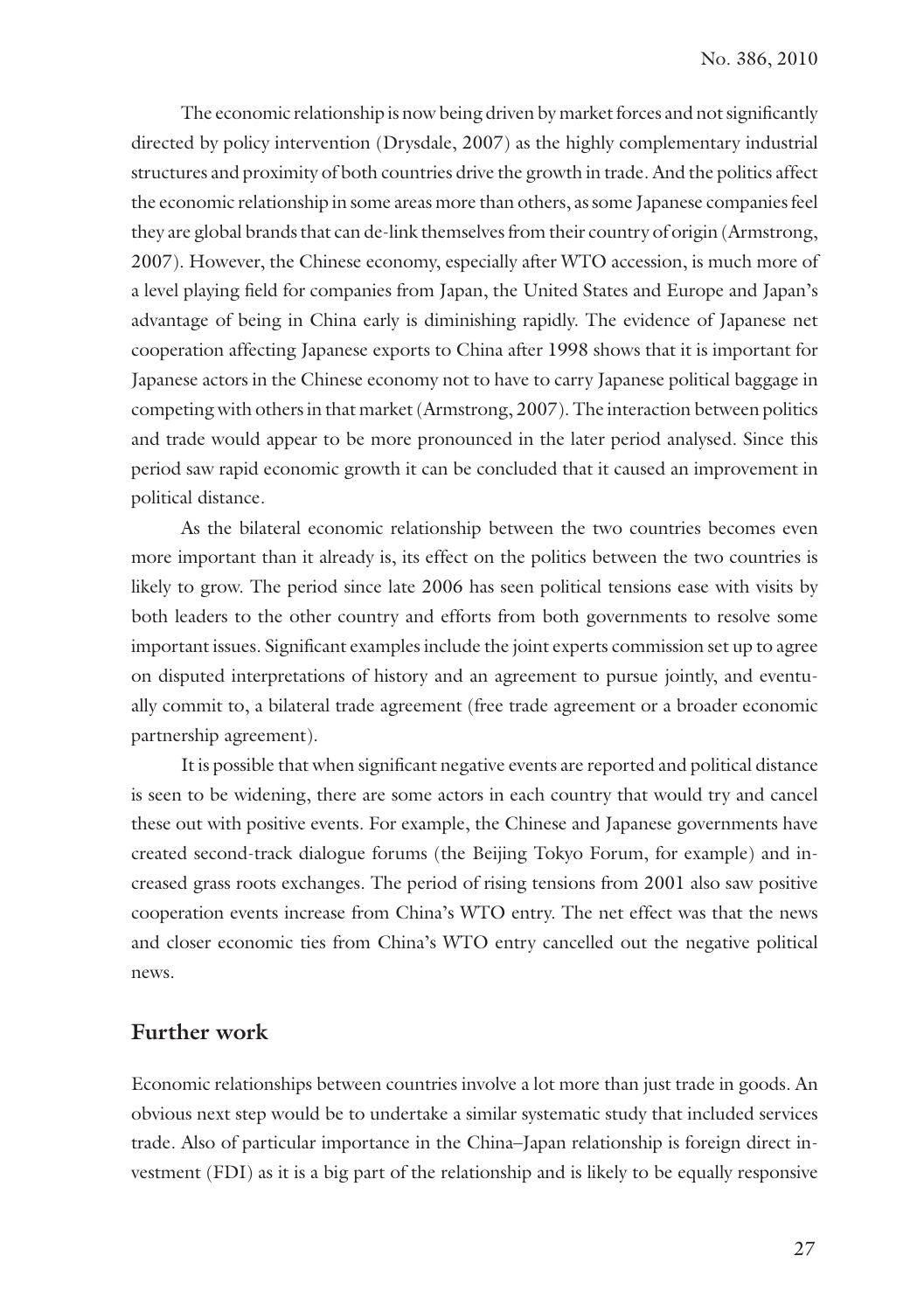to the political climate, if not more so.

Another extension the analysis is to take account of multilateral, or third party, effects of political distance and trade. It is not difficult to see why the influence of the United States could have an effect on Japan–China trade, or that as the political distance between Japan and China increases, trade through Hong Kong or other countries will increase.

## **Conclusion**

The purpose of this study was to test whether there is any relationship between trade and political distance, and the direction of its causality in the Japan–China relationship. The interactions of both countries with the United States were analysed by way of comparison. The study uses the latest events data available (up to 2004) with high frequency (monthly) data.

The main results are that a narrowing of political distance helps explain an increase in Japanese exports to China; in the 1990–1997 period; growth in Japan's importance to China increases Japanese cooperation towards China; and in the 1998–2004 period an increase in Japanese cooperation towards China helps explain an increase in Japanese exports to China. Chinese imports of Japanese products do not appear to be independent of how well the countries are getting along.

Growing Chinese exports to Japan and the United States are causing a rise in the measure of negative sentiment towards China, but the growth of Japanese trade to China dampens this effect. The large imbalance in the trade relationship between China and the United States is causing tensions to rise in the United States from increased trade in both directions.

The stable and rapidly growing economic relationship, of which trade flows are a big part, constrain political behaviour between China and Japan. The rising interdependence between the nations and concomitant opportunity cost of serious conflict has led to an easing of political tensions and even some narrowing of political distance. The structure of the political relationship appears likely, from this analysis, to be increasingly affected by the economic relationship.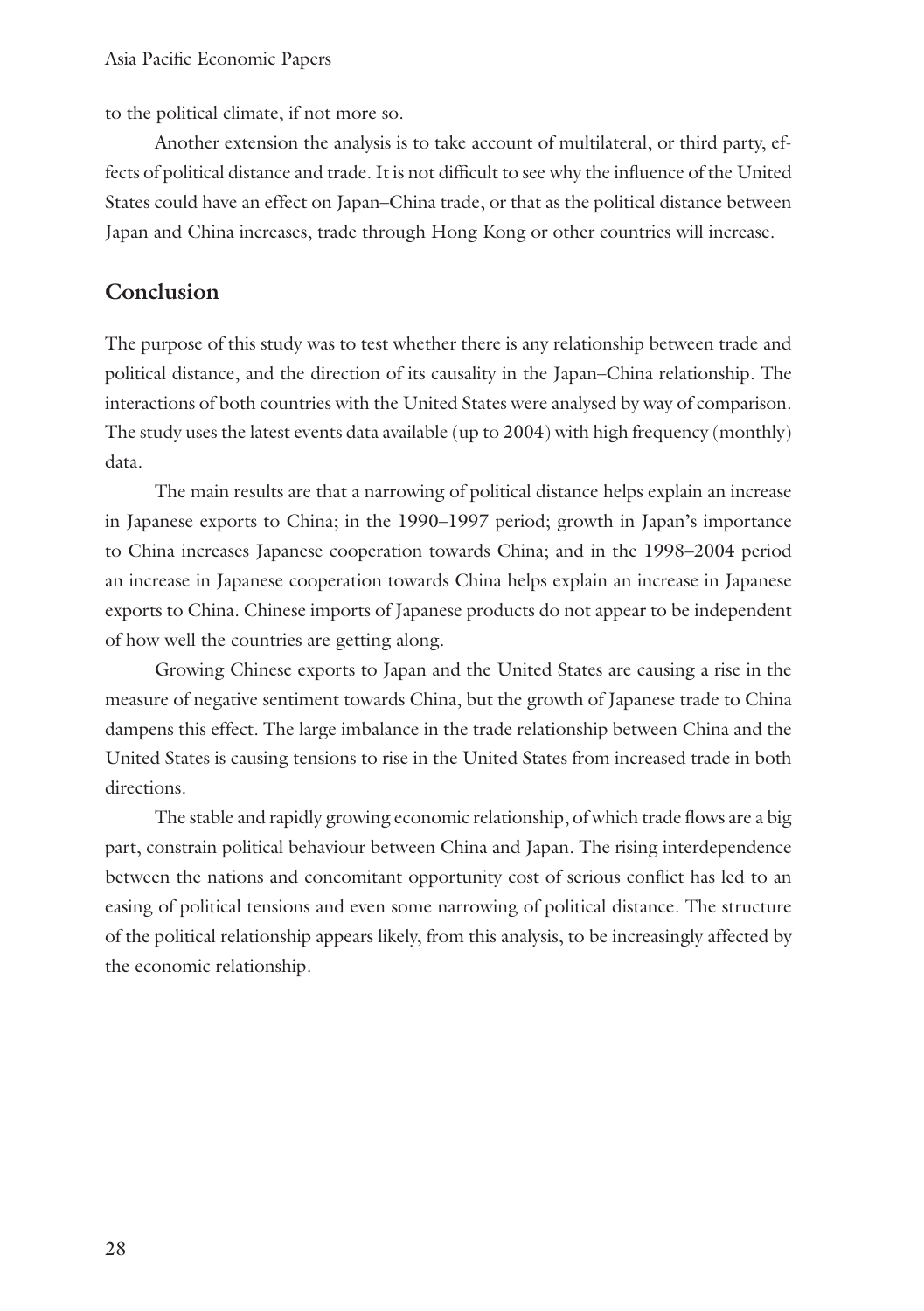## **Notes**

- 1 See Mansfield and Pollins (2003) for a review of the literature.
- 2 Here the use of 'conflict' and 'cooperation' is in terms of political conflict and political cooperation. Trade tensions (such as trade disputes) are part of political conflict and act to widen political distance. Conflict and cooperation widen and narrow economic distance by widening and narrowing political distance.
- 3 For a discussion of this see Mansfield and Pollins (2001).
- 4 For a discussion of the literature, including empirical studies, see Polachek and Seiglie (2006).
- 5 Available at http://gking.harvard.edu/events/
- 6 It could be argued that the political climate in China towards Japan will be affected by the political climate in Japan towards China.
- 7 The coefficients of each lag are not reported here as they are in some other papers (Sims, 1972) because the sheer amount of data and the relationships for which they may be interesting (Japan-United States) are not the main aim of this paper.
- 8 Hirschman's index of trade dependence does not perform well for highly unbalanced trade or rapidly growing imbalances in trade. The direction of trade is irrelevant in the index so it does not treat China's growing surplus (the United States' growing deficit) as trade increasing in one direction. As the theories and literature tell us, it is the asymmetry in trade, or the growing imbalance, that is the driver of conflict and so the index would only appear to perform well for trade that is relatively even.
- 9 There has been increasing talk of either removing the souls of the 14 Class A war criminals from Yasukuni, or failing that technically, creating another memorial for Japan's war dead that does not include the war criminals.
- 10 This could also be the case with other economically important yet politically sensitive relations such as between Japan and South Korea.
- 11 Here and at other times the measured events which cover all news items are used as a proxy for sentiment.
- 12 http://www.iht.com/articles/1996/09/17/isles.t\_4.php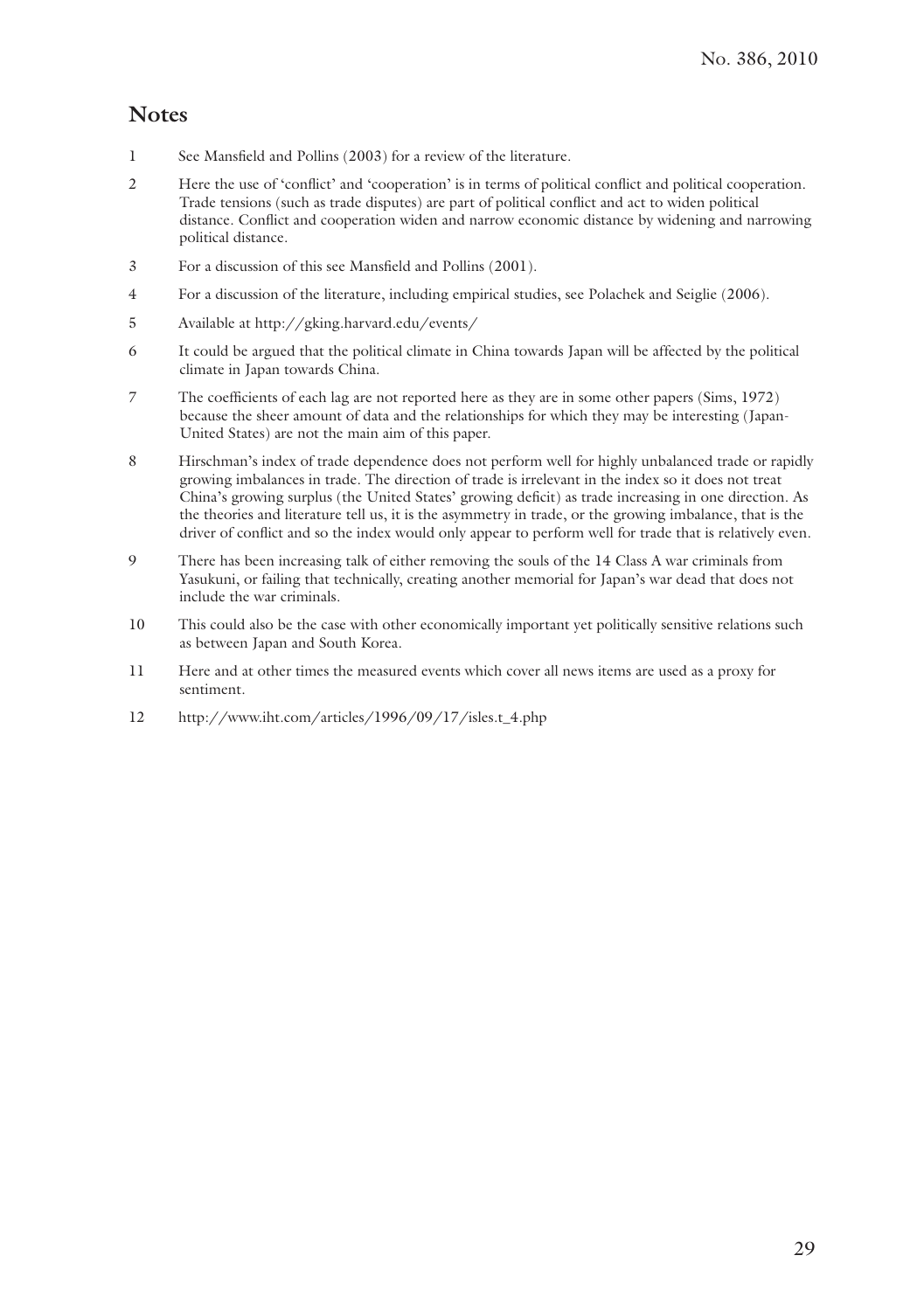## **References**

- Armstrong, S. P., 2007. 'Commercial Self-interest a Politic Course', *The Australian Financial Review*, 11 April 2007, p. 63.
- Baek, E. and Brock, W., 1992. 'A general test for granger causality: Bivariate model', *Technical Report*, Iowa State University and University of Wisconsin, Madison.
- Barbieri, K., 1996. 'Economics Interdependence: A path to peace or a source of conflict?', *Journal of Peace Research*, 33: 29–50.
- ——. and G. Schneider, 1999. 'Globalization and peace: assessing new directions in the study of trade and conflict', *Journal of Peace Research*, 36:387–404.
- Blainey, G., 1973. *Causes of War*, The Free Press, New York.
- de Secondat, Charles, Baron de Montesquieu, 1989. 'Montesquieu: Spirit of the Laws', in Anne M. Cohler, Basia Carolyn Miller, and Harold Samuel Stone (eds.) *Cambridge Texts in the History of Political Thought*, Cambridge University Press, Cambridge.
- Diks, C. and V. Panchenko, 2006. 'A new statistic and practical guidelines for nonparametric Granger causality testing', *Journal of Economic Dynamics and Control*, 30 (9–10), 1647–1669.
- Drysdale, P., 2007. 'Japan and China: Towards a New Era in Asia-Pacific Cooperation?', Speech at International House of Japan, Tokyo, 22 May.
- Fujihara, R. and M. Mougoue, 1997. 'An examination of linear and nonlinear causal relationships between price variability and volume in petroleum futures markets', *The Journal of Futures Markets*, 17(4): 385–416.
- Gartzke, E., 1998. 'Kant We All Just Get Along? Motive, Opportunity, and the Origins of the Democratic Peace', *American Journal of Political Science*, 42: 1–27.
- ——, Q. Li and C. Boehmer, 2001. 'Investing in the peace: Economic Interdependence and international conflict', *International organization*, 55: 391–438.
- Gasiorowski, M. and S. Polachek, 1982. 'Conflict and interdependence: East West trade and linkages in the era of détente', *Journal of Conflict Resolution*, 26: 709–730.
- Geweke, J., 1984. 'Inference and Causality in Economic Time Series Models', in Z. Griliches and M. Intriligator (eds), *Handbook of Econometrics*, Volume 2. New York: North-Holland (1101–1144).
- Gilpin, R., 1981. *War and Change in World Politics*. Princeton University Press, Princeton NJ.
- Goldstein, J. S., 1992. 'A conflict-cooperation scale for WEIS event data', *Journal of Conflict Resolution*, 36:369–385.
- Granger, C. W. J., 1980. 'Testing for Causality: A Personal Viewpoint', *Journal of Economic Dynamics and Control*, 2(4): 329–352.
- Grieco, J. (1988) 'Anarchy and the Limits of Cooperation. A Realist Critique of the Newest Liberal Institutionalism', *International Organization*, 42: 485–507.9
- Hiemstra, C. and Jones, J. D., 1994. 'Testing for linear and nonlinear Granger Causality in the stock price-volume relation', *Journal of Finance*, 49(5): 1639–1664.
- Hirschman, A., [(1945)1980]. *National Power and the Struggle of Foreign Trade*, University of California Press, Berkeley.
- Kang, H., 1985. 'The Effects of Detrending in Granger Causality Tests', *Journal of Business and Economic Statistics*,o 3(4): 344–349.
- Kant, I., 1795. 'Eternal Peace and Other International Essays', translated by W. Hastie, The World Peace Foundation, Boston.
- Keohane, R. and J. Nye, 1977. *Power and Interdependence*, Little, Brown, Boston Massachusetts.
- Kim, H. and D. Rousseau, 2005. 'The Classical Liberals Were Half Right (or Half Wrong): New Tests of the Liberal Peace, 1960–88', *Journal of Peace Research*, 42/5 (September), 523–543.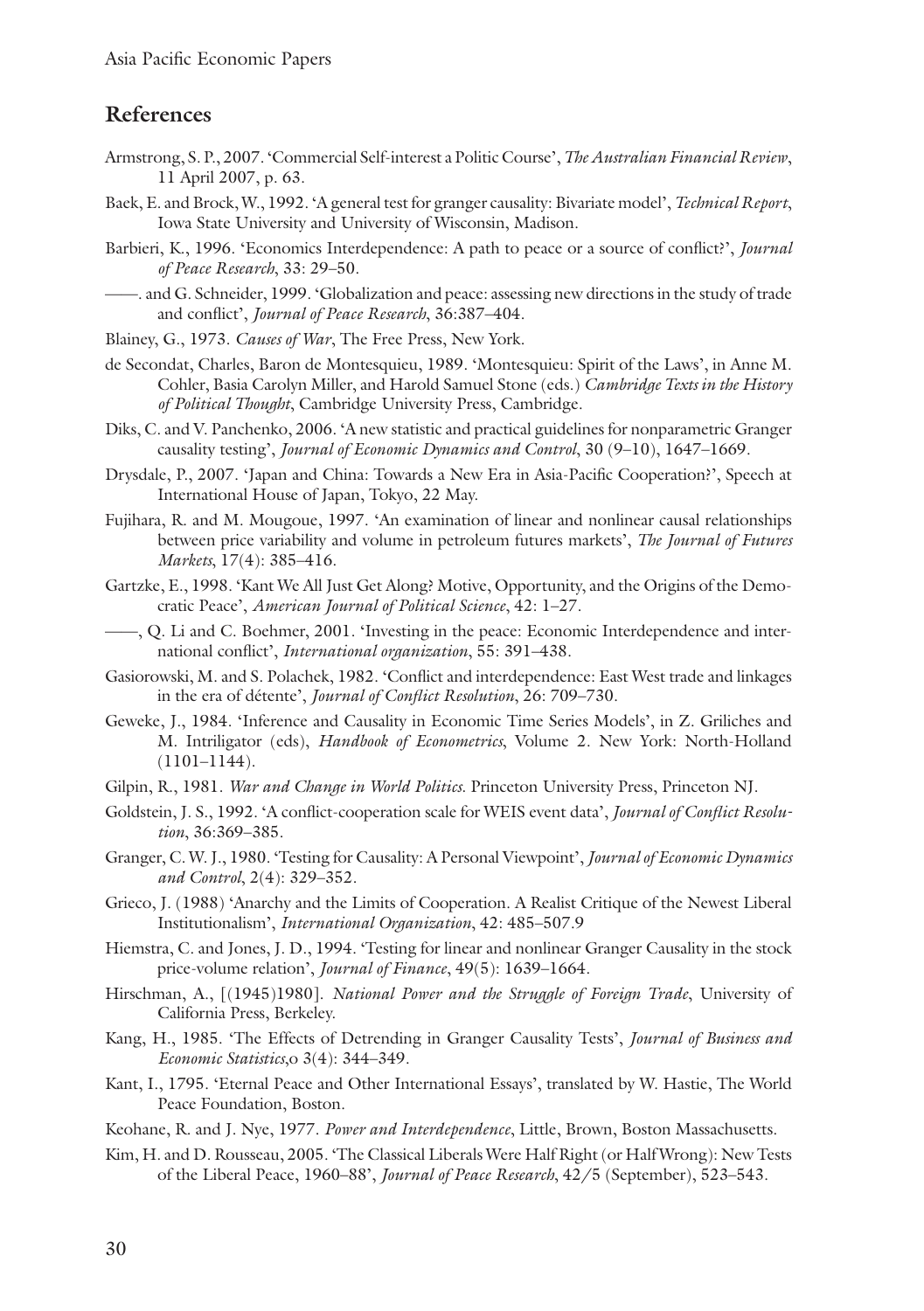- King, G and W. Lowe, 2003. 'An Automated Information Extraction Tool For International Conflict Data with Performance as Good as Human Coders: A Rare Events Evaluation Design;, *International Organization*, 57(3) (July): 617–642.
- King, Gary, 2003. '10 Million International Dyadic Events', hdl:1902.1/FYXLAWZRIA UNF:3: um06qkr/1tAwpS4roUqAiw== Murray Research Archive [Distributor] http://gking.harvard. edu/homepage.html
- Levy, J., 1989. 'The Causes of War: A Review of Theories and Evidence', in P. Tetlock (ed.) *Behavior Society and Nuclear War*, Oxford University Press, New York.
- Mansfield, E. and B. Pollins, 2003. 'Interdependence and Conflict: An Introduction', in E. Mansfield and B. Pollins (eds.) *Economic Interdependence and International Conflict: New Perspectives on an Enduring Debate*, University of Michigan Press, Michigan.
- Mearsheimer, J., 1990. 'Back to the Future: Instability in Europe After the Cold War', *International Security*, 15 (1):5–56.
- O'Loughlin, J., 1993. 'The Political Geography of U.S. and Japanese Trade in the Pacific Rim 1966- 88', *Transactions*, Institute of British Geographers NS 19, 438–59.
- Pevehouse, J., 2003. 'Trade and Conflict: Does Measurement Make a Difference?', in E. Mansfield and B. Pollins (eds.) *Economic Interdependence and International Conflict: New Perspectives on an Enduring Debate*, University of Michigan Press, Michigan.
- Polachek, S. W., 1978. 'Dyadic dispute: an economic perspective', *Papers of the Peace Science Society*, 28:67–80.
- ——. 1980. 'Conflict and trade', *Journal of Conflict Resolution*, 24: 55-78.
- ——. 1997. 'Why democracies cooperate more and fight less: the relationship between international trade and cooperation', *Review of International Economics*, 5:295–309.
- ——, 1997. 'Why Democracies Cooperate More and Fight Less: The Relationship Between International Trade and Cooperation', *Review of International Economics*, 5: 295–309.
- ——. and C. Seiglie, 2006. 'Trade, Peace and Democracy: An Analysis of Dyadic Dispute', *IZA Discussion Papers* 2170, Institute for the Study of Labor (IZA).
- Pollins, B., 1989a. 'Conflict, Cooperation, and Commerce', *American Journal of Political Science*, 33:737–61.
- ——. 1989b. 'Does Trade Still Follow the Flag?', *American Political Science Review*, 83:465–80.
- Reuveny, R. and H. Kang, 1996. 'International Trade, Political Conflict/Cooperation, and Granger Causality', *American Journal of Political Science*, 40: 943–970.
- ——, 1998. 'Bilateral trade and political conflict/cooperation: do goods matter?', *Journal of Peace Research*, 35:581–602.
- ——, 2003. 'A simultaneous-equations model of trade, conflict, and cooperation', *Review of International Economics*, 11:279–95.
- Robst, J, S. Polachek and Y. Chang (2006) 'Geographic Proximity, Trade and International Conflict/ Cooperation', *IZA Discussion Papers* 1988, Institute for the Study of Labor (IZA).
- Sims, C. A., 1972. 'Money, Income, and Causality', *American Economic Review*, 62 (4): 540–552.
- ——, 1980. 'Comparison of Interwar and Postwar Cycles: Monetarism Reconsidered', *NBER Working Paper*, No. 430.
- Stinnett, D. and P. Diehl, 2001. 'The Path(s) To Rivalry: Behavioral and Structural Explanations of Rivalry Development', *Journal of Politics* 63 (3) (August): 717–740.
- Tinbergen, J., 1962. *Shaping the World Economy: Suggestions for an International Economic Policy*, The Twentieth Century Fund, New York
- Vasquez, J., 1995. 'Why Do Neighbours Fight? Proximity, Interaction, or Territoriality' *Journal of Peace Research* 32 (3): 277–293.
- Waltz, K., 1979. *Theory of International Politics*, McGraw-Hill, New York.
- Wright, Q., 1942. *A Study of War*, University of Chicago Press, Chicago.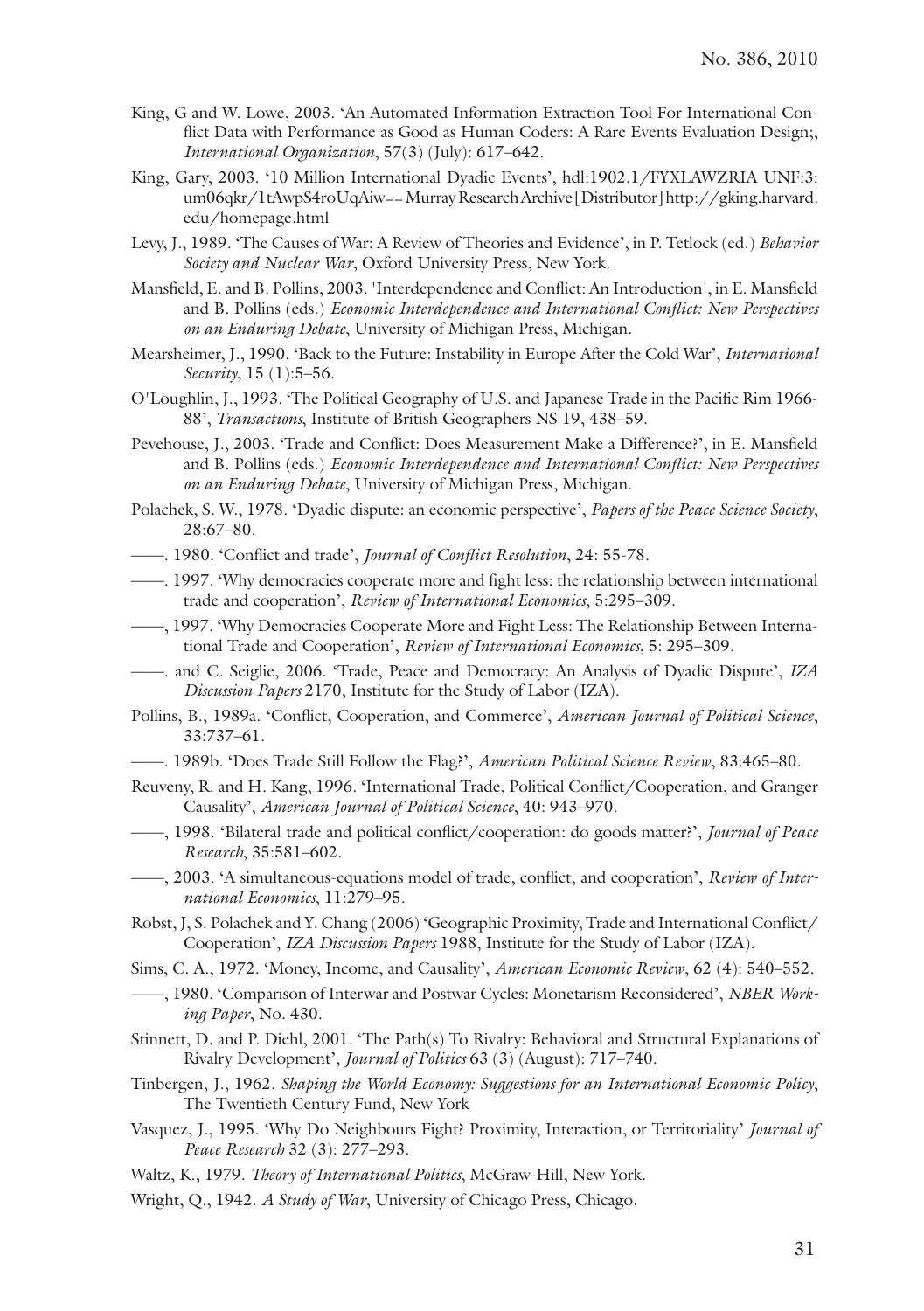## **Appendix**

## *Appendix A Conflict data for Japan–China*

| Month $\rightarrow$ |          |                |              |              |              |              |                |                |                |                |              |              |           |
|---------------------|----------|----------------|--------------|--------------|--------------|--------------|----------------|----------------|----------------|----------------|--------------|--------------|-----------|
| Year↓               | Jan      | Feb            | Mar          | April        | May          | June         | July           | Aug            | Sept           | Oct            | <b>Nov</b>   |              | Dec Total |
| 1990                | $\Omega$ | 5              | $\theta$     | $\theta$     | 10.4         | 2.2          | 5.1            | $\theta$       | $\Omega$       | 9.9            | $\theta$     | $\theta$     | 32.6      |
| 1991                | 4        | 0.1            | $\Omega$     | $\mathbf{0}$ | $\theta$     | 9.8          | $\theta$       | 0.1            | $\Omega$       | $\mathbf{0}$   | $\Omega$     | $\theta$     | 14        |
| 1992                | $\theta$ | $\Omega$       | 9.2          | 5            | $\theta$     | $\theta$     | 0.1            | $\theta$       | 0.1            | $\Omega$       | $\theta$     | $\theta$     | 14.4      |
| 1993                | $\theta$ | 11.1           | 9.3          | $\mathbf{0}$ | $\theta$     | $\theta$     | 0.1            | $\theta$       | $\mathbf{0}$   | $\Omega$       | $\theta$     | $\theta$     | 20.5      |
| 1994                | $\theta$ | $\Omega$       | $\mathbf{0}$ | $\Omega$     | $\theta$     | $\theta$     | $\mathbf{0}$   | $\theta$       | 20.5           | 7.1            | $\theta$     | $\Omega$     | 27.6      |
| 1995                | 8.8      | $\Omega$       | 17.7         | 4.9          | $\mathbf{0}$ | 2.2          | $\mathbf{0}$   | 4.9            | 8.7            | $\overline{0}$ | 9.3          | $\mathbf{0}$ | 56.5      |
| 1996                | 4.9      | $\Omega$       | $\theta$     | 6            | $\theta$     | 2.2          | 12             | 12.3           | 36.2           | 7.4            | $\Omega$     | 6.7          | 87.7      |
| 1997                | $\theta$ | $\overline{4}$ | $\mathbf{0}$ | 2.3          | 9.1          | 12           | 0.1            | 9.3            | 8.5            | $\overline{0}$ | $\mathbf{0}$ | $\mathbf{0}$ | 45.3      |
| 1998                | $\theta$ | $\Omega$       | $\mathbf{0}$ | 0.1          | 5.2          | 17.2         | $\overline{0}$ | 5              | 2.3            | 8              | 10.3         | $\mathbf{0}$ | 48.1      |
| 1999                | $\theta$ | $\theta$       | $\mathbf{0}$ | 0.1          | 2.3          | $\mathbf{0}$ | 3              | $\overline{0}$ | 0.1            | $\overline{0}$ | 4.9          | $\mathbf{0}$ | 10.4      |
| 2000                | 5        | 3              | 4            | 6.2          | 2.2          | $\theta$     | $\theta$       | $\theta$       | 2.2            | $\Omega$       | $\Omega$     | 6.4          | 29        |
| 2001                | $\Omega$ | 9              | 3            | 13           | 21.2         | 7.6          | 9.4            | 0.2            | 4.9            | $\mathbf{0}$   | 4            | 8.2          | 80.5      |
| 2002                | 9.9      | 4.9            | $\Omega$     | 19.9         | 12.4         | $\mathbf{0}$ | $\theta$       | 4.9            | $\overline{4}$ | $\Omega$       | 7            | $\theta$     | 63        |
| 2003                | 11.2     | $\Omega$       | $\theta$     | 4.9          | $\mathbf{0}$ | $\mathbf{0}$ | $\Omega$       | 14.2           | 8.8            | 4.9            | $\theta$     | 0.1          | 44.1      |
| 2004                | $\Omega$ | $\Omega$       | 14.2         | 2.2          | $\theta$     | 4.4          | 4.6            | 3              | $\theta$       | 8              | 2.2          | 10.6         | 49.2      |

#### **Table 4 Conflict data from China towards Japan**

**Notes:** Shaded months indicate a Yasukuni shrine visit by Prime Minister Koizumi. The first visit, in 2001, was preceded by an announcement in May that year which got all the press. The visit itself was not reported so prominently and did not cause as much negative news as in May perhaps because Koizumi gave in to Chinese pressure in August and did not visit the shrine on the highly significant anniversary of the end of the war, 15 August, but instead on 13 August. The visit on 2004 happened on New Year's day when it is tradition for Japanese to visit shrines and temples and this could be the reason it was not reported as a negative event. Indeed, there is much less news coverage of this visit than the others.

The largest conflict month is September 1996 with a score of 36.2. This is when Japan, China and Taiwan all claimed ownership of uninhibited islands in the East China Sea, thought to have oil. From the International Herald Tribune: 'Japan's persistent moves to assert sovereignty over the islands, known as the Senkakus in Japanese and the Diaoyus in Chinese, have whipped up a storm of nationalist fervour by angering Chinese in China, Taiwan, Hong Kong and Macau — despite their political differences. But analysts say that the main reason Japan and China will continue to press their claims, even at the risk of confrontation, is that both countries want access to energy resources close to their shores.' (17 September 1996).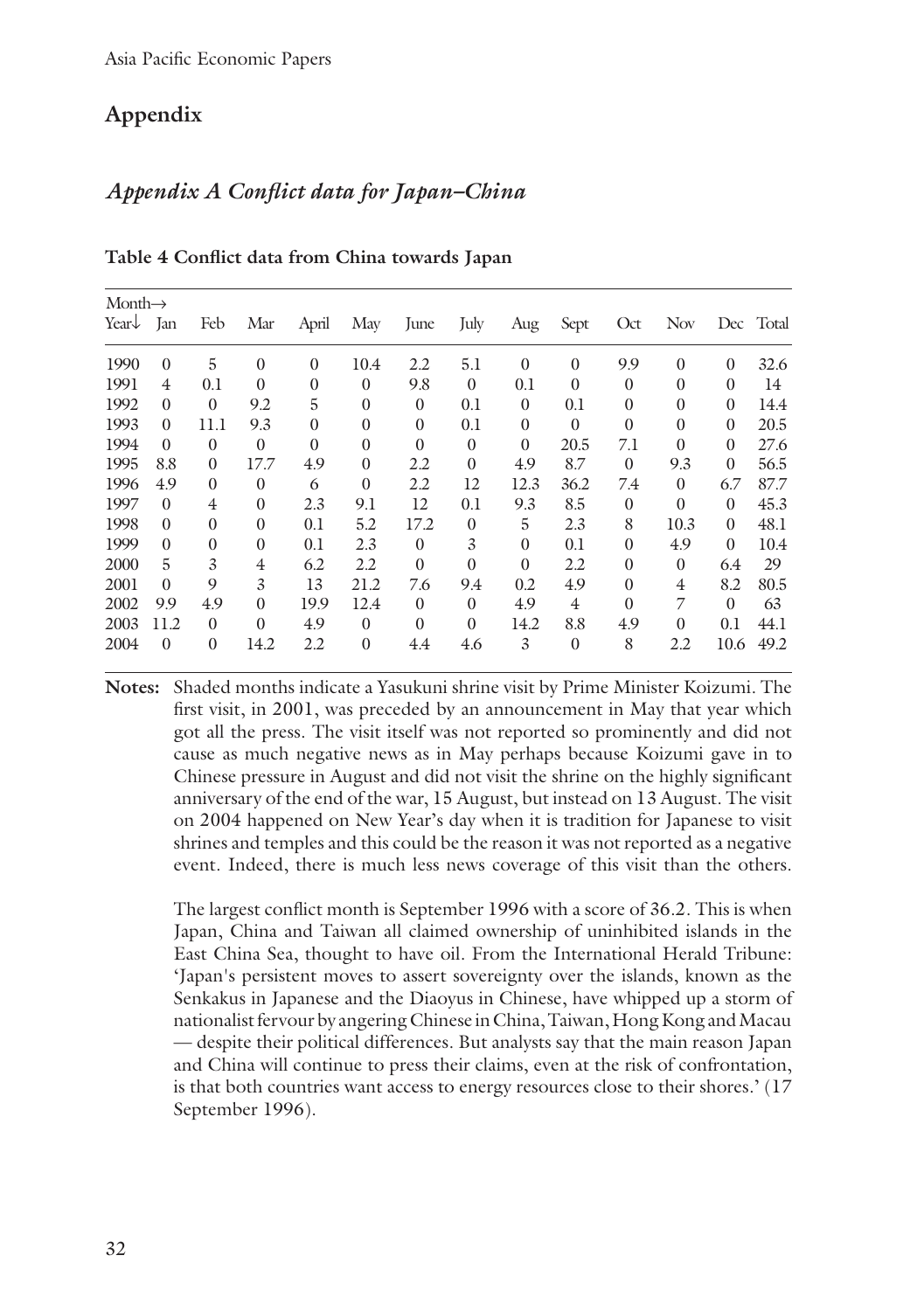| Month $\rightarrow$ |          |                  |                |                |              |                                       |              |                |                |                |              |              |       |
|---------------------|----------|------------------|----------------|----------------|--------------|---------------------------------------|--------------|----------------|----------------|----------------|--------------|--------------|-------|
|                     |          |                  |                |                |              | Year↓ Jan Feb Mar April May June July |              |                | Aug Sept       | Oct Nov Dec    |              |              | Total |
| 1990                | 0.1      | $\Omega$         | 3              | $\Omega$       | 0.1          | 0.1                                   | 8.8          | $\Omega$       | $\overline{0}$ | 14             | $\Omega$     | $\Omega$     | 26.1  |
| 1991                | 0.2      | $\Omega$         | $\theta$       | $\Omega$       | 2.4          | 4.9                                   | $\mathbf{0}$ | $\mathbf{0}$   | $\Omega$       | $\Omega$       | $\Omega$     | $\Omega$     | 7.5   |
| 1992                | 9.8      | 2.4              | $\Omega$       | 4.4            | 4.4          | 2.4                                   | 4.4          | 14.4           | $\theta$       | $\Omega$       | $\Omega$     | $\Omega$     | 42.2  |
| 1993                | 12.2     | $\Omega$         | $\Omega$       | $\Omega$       | $\theta$     | 4.9                                   | $\mathbf{0}$ | $\Omega$       | $\overline{0}$ | $\Omega$       | 0.1          | $\Omega$     | 17.2  |
| 1994                | $\Omega$ | $\Omega$         | 0.1            | $\Omega$       | 4.9          | 0.1                                   | 2.2          | 4.9            | 4.1            | 15.5           | $\Omega$     | $\mathbf{0}$ | 31.8  |
| 1995                | $\Omega$ | $\mathbf{0}$     | $\Omega$       | $\overline{4}$ | 4.6          | 2.3                                   | 4.2          | 22.4           | 0.1            | $\Omega$       | $\Omega$     | 6.6          | 44.2  |
| 1996                | $\Omega$ | 5.9              | 18.8           | $\Omega$       | 2.3          | 6.3                                   | 4.6          | 0.1            | 8.3            | 1              | $\Omega$     | 4.4          | 51.7  |
| 1997                | $\Omega$ | 8.9              | $\Omega$       | $\mathbf{0}$   | $\theta$     | 4.4                                   | 4.9          | $\overline{4}$ | $\overline{0}$ | $\Omega$       | 4.9          | 9.2          | 36.3  |
| 1998                | $\Omega$ | $\mathbf{0}$     | $\theta$       | $\Omega$       | 7.6          | 9.3                                   | $\mathbf{0}$ | $\mathbf{0}$   | $\overline{0}$ | $\Omega$       | $\Omega$     | $\mathbf{0}$ | 16.9  |
| 1999                | 0.2      | 5                | $\Omega$       | $\Omega$       | $\mathbf{0}$ | 4.9                                   | 0.1          | 2.4            | $\overline{4}$ | $\Omega$       | 0.1          | $\mathbf{0}$ | 16.7  |
| 2000                | $\Omega$ | $\boldsymbol{0}$ | 0.1            | $\Omega$       | $\Omega$     | 0.1                                   | $\Omega$     | 9.3            | $\mathbf{0}$   | 14.8           | $\Omega$     | $\mathbf{0}$ | 24.3  |
| 2001                | $\theta$ | $\Omega$         | 12.8           | 10.4           | $\Omega$     | 4.3                                   | $\mathbf{0}$ | $\Omega$       | $\Omega$       | 4.9            | 8            | 12.5         | 52.9  |
| 2002                | 9        | $\mathbf{0}$     | 8.1            | $\overline{4}$ | 27.6         | $\Omega$                              | 16.3         | $\mathbf{0}$   | 2.3            | $\Omega$       | $\mathbf{0}$ | $\mathbf{0}$ | 67.3  |
| 2003                | 4.9      | $\mathbf{0}$     | $\overline{4}$ | $\Omega$       | 10.3         | 4.4                                   | $\mathbf{0}$ | $\mathbf{0}$   | $\mathbf{0}$   | $\Omega$       | $\Omega$     | 18.1         | 41.7  |
| 2004                | $\theta$ | $\boldsymbol{0}$ | 26.8           | 5              | $\theta$     | $\overline{0}$                        | 2.2          | 0.3            | $\overline{0}$ | $\overline{0}$ | 4.8          | 14           | 53.1  |

**Table 5 Conflict data from Japan towards China**

**Note:** Total conflict from China towards Japan was 623 units and total conflict from Japan towards China was 530 units over the period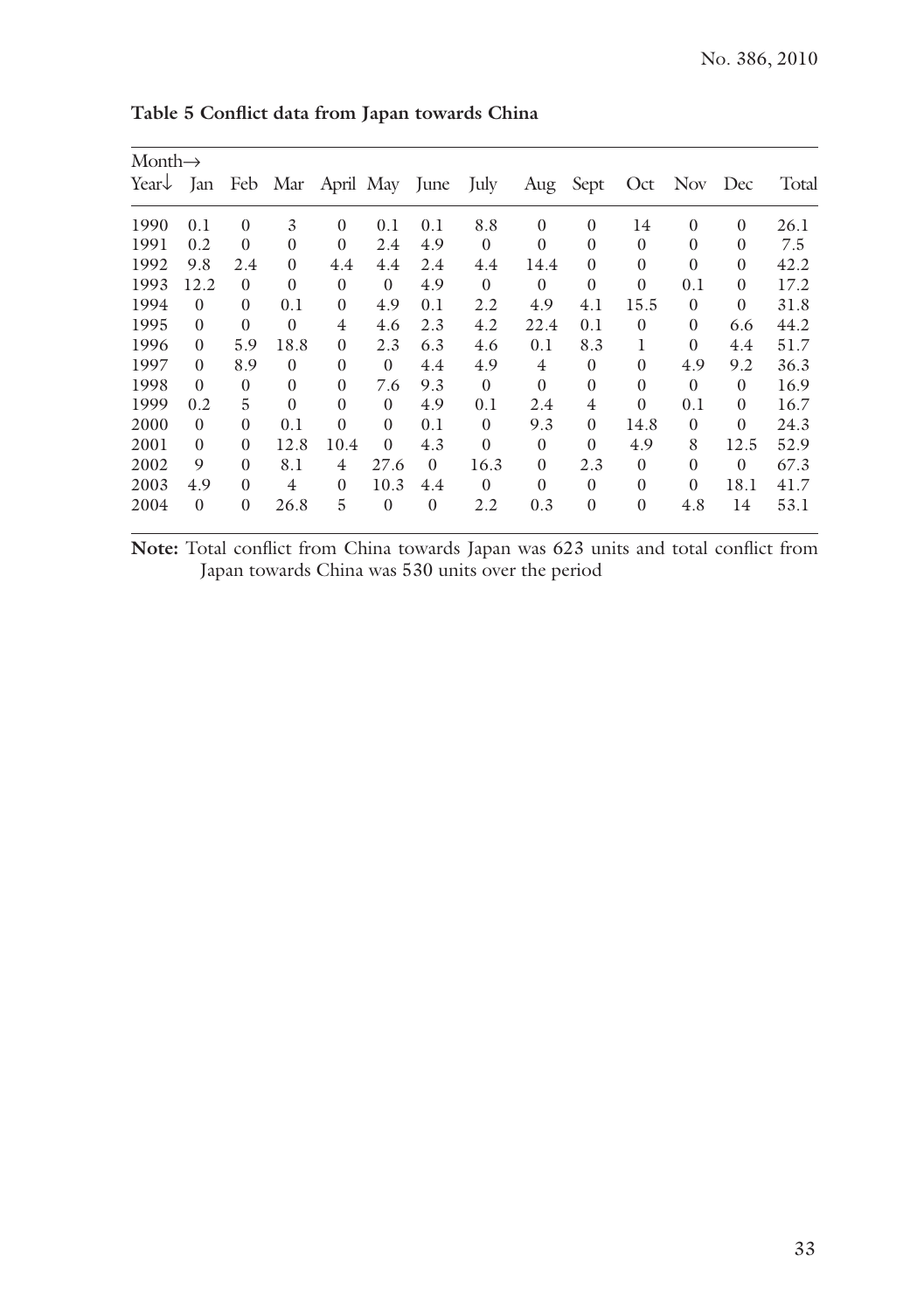## **Previous** *Asia Pacific Economic Papers*

| 385 | Japanese Aid as a prerequisite for FDI: the case of Southeast Asian countries<br>Séverine Blaise, 2009                                                            |
|-----|-------------------------------------------------------------------------------------------------------------------------------------------------------------------|
| 384 | Insular Decision-making in the Board Room: Why Boards Retain and Hire Sub-Standard CEOs<br>Meg Sato, 2009                                                         |
| 383 | How does Financial System Efficiency Affect the Growth Impact of FDI in China?<br><i>Ying Xu</i> , 2009                                                           |
| 382 | A Tale of Pork Prices: Evasion and Attenuation of a Japanese Tariff<br>Kazuki Onji, 2009                                                                          |
| 381 | Are the East Asian Currencies Still Misaligned? An Analysis Based on Absolute ppp-Income<br>Relationship using Panel Data<br>Taizo Motonishi, 2009                |
| 380 | Is Foreign Aid a Vanguard of Foreign Direct Investment? A Gravity-Equation Approach<br>Hidemi Kimura and Yasuyuki Todo, 2009                                      |
| 379 | Rain, Elections and Money: The Impact of Voter Turnout on Distributive Policy Outcomes in Japan<br>Yusaku Horiuchi and Jun Saito, 2009                            |
| 378 | Japanese FDI in China: determinants and performance<br>Shiro Armstrong, 2009                                                                                      |
| 377 | Expansion Abroad and Jobs at Home: Evidence from Japanese Multinational Enterprises<br>Nobuaki Yamashita and Kyoji Fukao, 2009                                    |
| 376 | Should Australia Encourage Developing Countries to Adopt Competition Laws?<br>Henry Ergas, 2008                                                                   |
| 375 | Will New Trends in Foreign Direct Investment Change the Structure of Intra-industry Trade<br>between China and Japan?<br>Tao Tao, 2008                            |
| 374 | Competition Policy in ASEAN: Case studies<br>Johannah Branson, 2008                                                                                               |
| 373 | Can the New Antimonopoly Act Change the Japanese Business Community? The 2005 Amendment<br>to Antimonopoly Act and Corporate Compliance.<br>Kazukiyo Onishi, 2008 |
| 372 | Immunising future trade against protectionists: preventing the emergence of more sensitive sectors<br>Andrew Elek, 2008                                           |
| 371 | Tax law asymmetries and income shifting: evidence from Japanese Capital KEIRETSU<br>Kazuki Onji and David Vera, 2008                                              |
| 370 | The response of firms to eligibility thresholds: evidence from the Japanese value-added tax<br>Kazuki Onji, 2008                                                  |
| 369 | China and East Asian Energy: Prospects and Issues Vol. 1 & 11<br>Peter Drysdale, Kejun Jiang and Dominic Meagher, 2008                                            |
| 368 | Measuring trade and trade potential<br>Shiro Armstrong, 2007                                                                                                      |
| 367 | APEC and infectious disease: meeting the challenge<br>Joel Gilbourd, 2007                                                                                         |
| 366 | The flow of funds through a government $-A$ case study on Japan<br>Jun Ikeda, 2007                                                                                |
| 365 | The puzzle of small farming in Japan<br>Yoshihisa Godo, 2007                                                                                                      |
| 364 | How should one evaluate fiscal conditions? A study based on the comparison between Japan and<br>Australia                                                         |